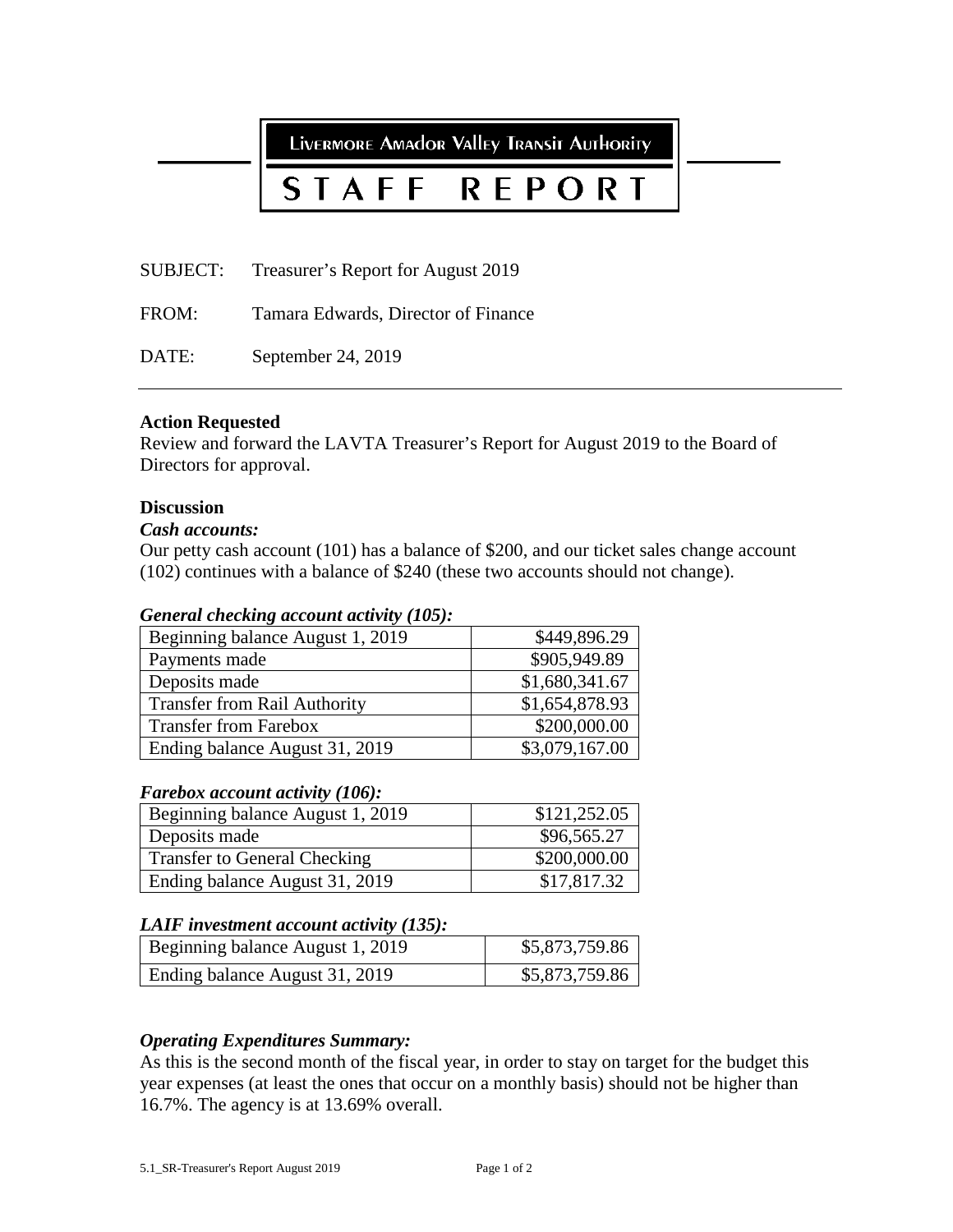# *Operating Revenues Summary:*

While expenses are at 13.69%, revenues are at 6.5%, which is expected and the agency has sufficient cash that is scheduled to be returned to the LTF.

# **Recommendation**

Staff requests that the Finance and Administration Committee forward the August 2019 Treasurer's Report to the Board for Approval.

Attachments:

1. August 2019 Treasurer's Report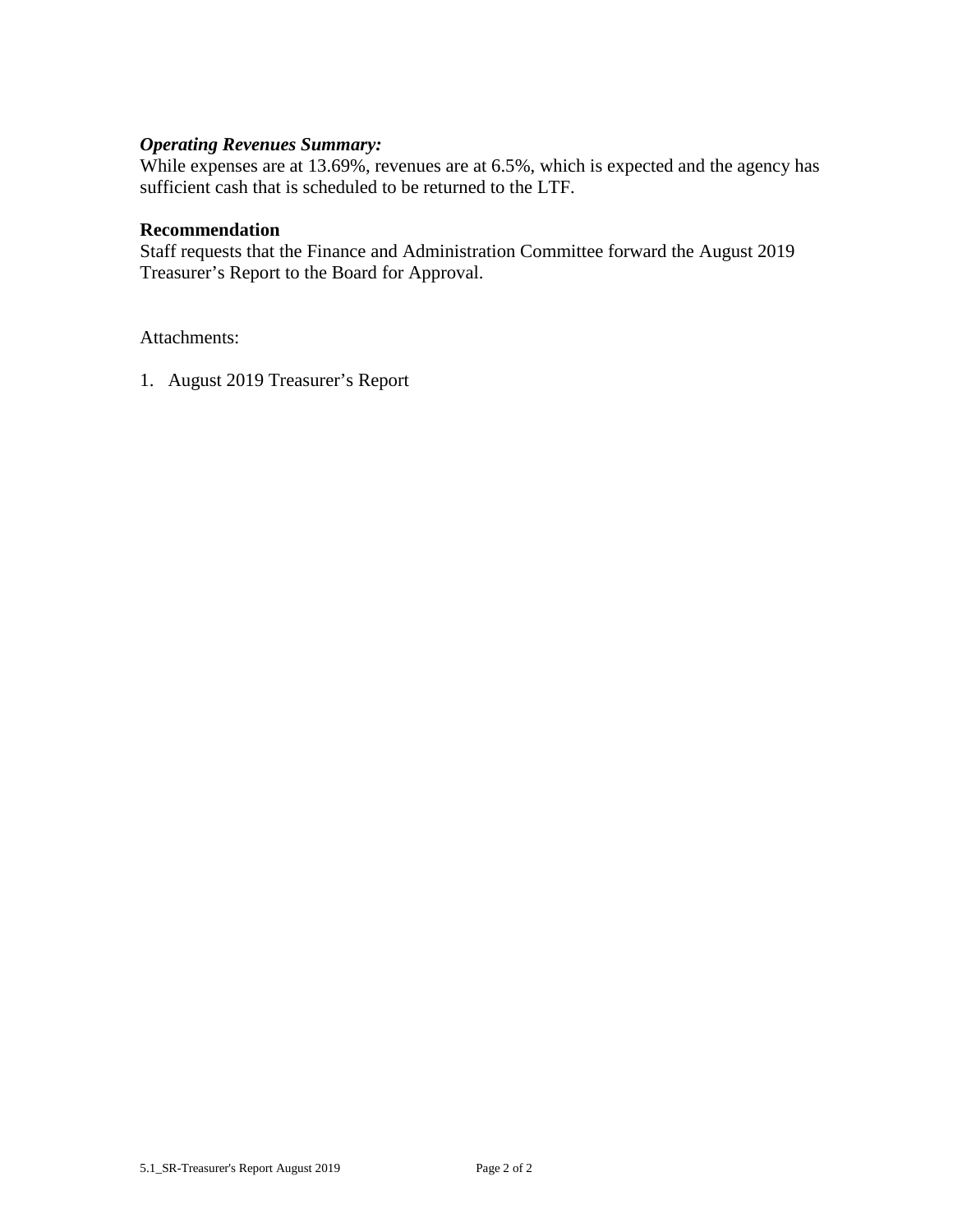# **LIVERMORE AMADOR VALLEY TRANSIT AUTHORITY BALANCE SHEET FOR THE PERIOD ENDING: August 31, 2019**

#### **ASSETS:**

| 101 PETTY CASH                       |               |
|--------------------------------------|---------------|
|                                      | 200           |
| 102 TICKET SALES CHANGE              | 240           |
| 105 CASH - GENERAL CHECKING          | 3,068,952     |
| 106 CASH - FIXED ROUTE ACCOUNT       | 17,817        |
| 107 Clipper Cash                     | 1,184,558     |
| 108 Rail                             | 402,441       |
| 120 ACCOUNTS RECEIVABLE              | 4,526,061     |
| <b>135 INVESTMENTS - LAIF</b>        | 5,873,760     |
| 150 PREPAID EXPENSES                 | (17, 400)     |
| 160 OPEB ASSET                       | 536,342       |
| 165 DEFFERED OUTFLOW-Pension Related | 636,065       |
| 170 INVESTMENTS HELD AT CALTIP       | $\mathcal{L}$ |
| 111 NET PROPERTY COSTS               | 66,271,476    |
|                                      |               |

#### **TOTAL ASSETS 82,500,510**

## **LIABILITIES:**

| 205 ACCOUNTS PAYABLE                      | 216,019   |
|-------------------------------------------|-----------|
| 211 PRE-PAID REVENUE                      | 2,672,952 |
| 21101 Clipper to be distributed           | 585,624   |
| 22000 FEDERAL INCOME TAXES PAYABLE        | 34        |
| 22010 STATE INCOME TAX                    | (10)      |
| 22020 FICA MEDICARE                       | (57)      |
| 22050 PERS HEALTH PAYABLE                 | 0         |
| 22040 PERS RETIREMENT PAYABLE             | (330)     |
| 22030 SDI TAXES PAYABLE                   | 0         |
| 22070 AMERICAN FIDELITY INSURANCE PAYABLE | (12)      |
| 22090 WORKERS' COMPENSATION PAYABLE       | 4,764     |
| 22100 PERS-457                            | 2,124     |
| 22110 Direct Deposit Clearing             | 0         |
| 23101 Net Pension Liability               | 1,075,263 |
| 23104 Deferred Inflow- Pension Related    | 60,124    |
| 23103 INSURANCE CLAIMS PAYABLE            | 58,628    |
| 23102 UNEMPLOYMENT RESERVE                | 8,300     |
|                                           |           |

#### **TOTAL LIABILITIES 4,683,425**

#### **FUND BALANCE:**

| 301 FUND RESERVE                       | (7,730,466) |
|----------------------------------------|-------------|
| 304 GRANTS, DONATIONS, PAID-IN CAPITAL | 81.820.934  |
| 30401 SALE OF BUSES & EQUIPMENT        | 83.853      |
| <b>FUND BALANCE</b>                    | 3.642.765   |
|                                        |             |

# **TOTAL FUND BALANCE 77,817,085**

### **TOTAL LIABILITIES & FUND BALANCE 82,500,510**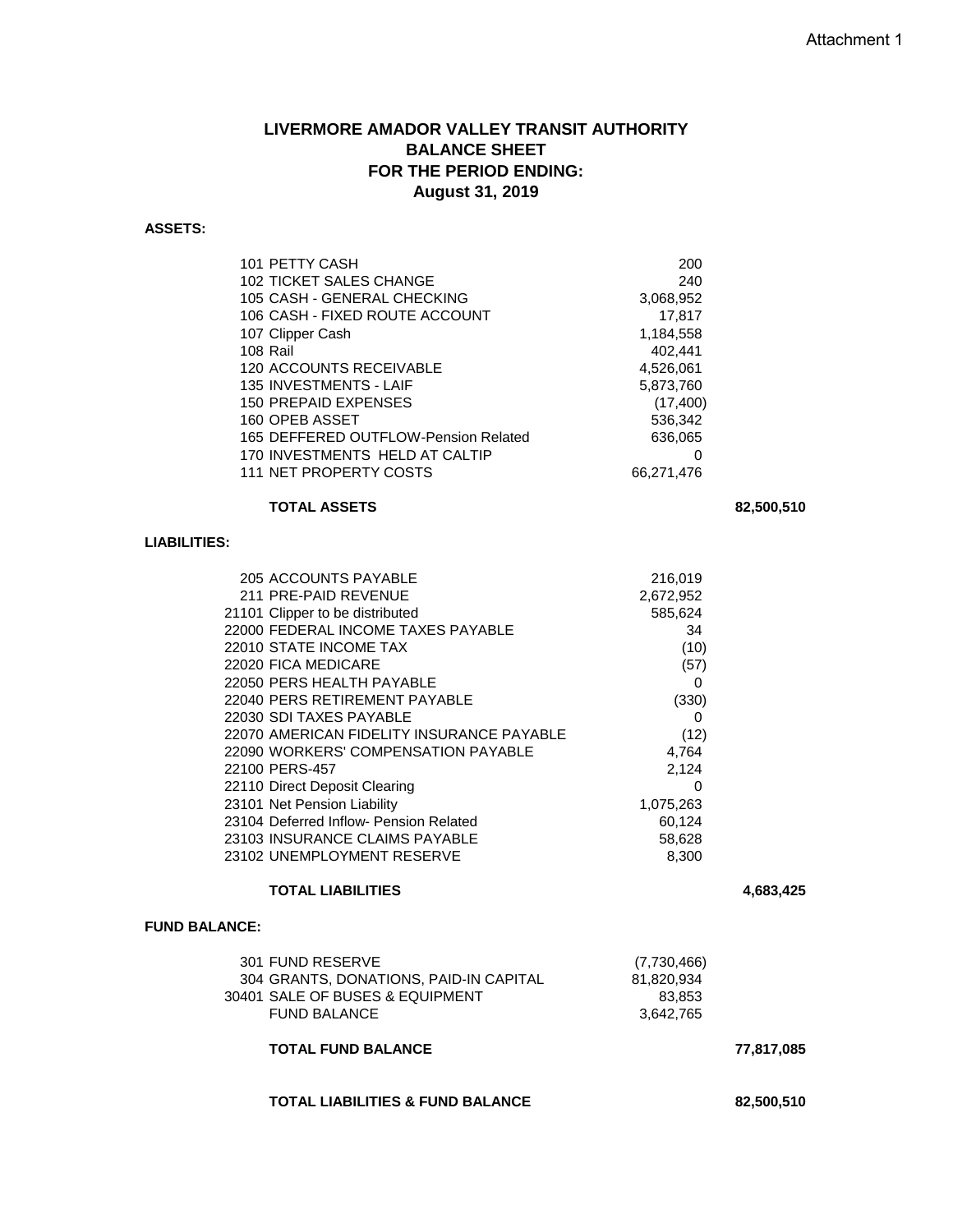#### **LIVERMORE AMADOR VALLEY TRANSIT AUTHORITY REVENUE REPORT FOR THE PERIOD ENDING: August 31, 2019**

| <b>ACCOUNT</b>   | <b>DESCRIPTION</b>                               | <b>BUDGET</b> | <b>CURRENT</b><br><b>MONTH</b> | <b>YEAR TO</b><br><b>DATE</b> | <b>BALANCE</b><br><b>AVAILABLE</b> | <b>PERCENT</b><br><b>BUDGET</b><br><b>EXPENDED</b> |  |
|------------------|--------------------------------------------------|---------------|--------------------------------|-------------------------------|------------------------------------|----------------------------------------------------|--|
|                  |                                                  |               |                                |                               |                                    |                                                    |  |
|                  | 4010100 Fixed Route Passenger Fares              | 1,333,594     | 72,580                         | 278,968                       | 1,054,626                          | 20.9%                                              |  |
|                  | 4020000 Business Park Revenues                   | 239,911       | 0                              | 0                             | 239,911                            | 0.0%                                               |  |
|                  | 4020500 Special Contract Fares                   | 604,799       | 0                              | 0                             | 604,799                            | 0.0%                                               |  |
|                  | 4020500 Special Contract Fares - Paratransit     | 36,000        | 0                              | 0                             | 36,000                             | 0.0%                                               |  |
|                  | 4010200 Paratransit Passenger Fares              | 183,750       | 14,261                         | 33,612                        | 150,139                            | 18.3%                                              |  |
|                  | 4060100 Concessions                              | 56,875        | 0                              | 0                             | 56,875                             | 0.0%                                               |  |
|                  | 4060300 Advertising Revenue                      | 95,000        | 0                              | 0                             | 95,000                             | 0.0%                                               |  |
|                  | 4070400 Miscellaneous Revenue-Interest           | 12,000        | 0                              | 0                             | 12,000                             | 0.0%                                               |  |
|                  | 4070300 Non tranpsortation revenue               | 50,400        | 18,157                         | 21,236                        | 29,164                             | 42.1%                                              |  |
|                  | 4090100 Local Transportation revenue             | 674,500       | 0                              | 0                             | 674,500                            | 0.0%                                               |  |
|                  | 4099100 TDA Article 4.0 - Fixed Route            | 10,396,515    | 1,000,000                      | 1,000,000                     | 9,396,515                          | 9.6%                                               |  |
|                  | 4099500 TDA Article 4.0-BART                     | 107,178       | 0                              | 0                             | 107,178                            | $0.0\%$                                            |  |
|                  | 4099200 TDA Article 4.5 - Paratransit            | 160,937       | 0                              | 0                             | 160,937                            | 0.0%                                               |  |
|                  | 4099600 Bridge Toll- RM2, RM1                    | 580,836       | 0                              | 0                             | 580,836                            | $0.0\%$                                            |  |
|                  | 4110100 STA Funds-Partransit                     | 128,602       | 0                              | 0                             | 128,602                            | 0.0%                                               |  |
|                  | 4110500 STA Funds- Fixed Route BART              | 618,101       | 0                              | 0                             | 618,101                            | 0.0%                                               |  |
|                  | 4110100 STA Funds-pop                            | 1,723,755     | 0                              | 0                             | 1,723,755                          | 0.0%                                               |  |
|                  | 4110100 STA Funds-rev                            | 346,898       | 0                              | 0                             | 346,898                            | 0.0%                                               |  |
|                  | 4110100 STA Funds- Lifeline                      | 234,250       | 0                              | 0                             | 234,250                            | 0.0%                                               |  |
|                  | 4110100 STA Funds- SJ county                     |               | 0                              | 0                             | $\overline{\phantom{a}}$           | #DIV/0!                                            |  |
| 4110100 Caltrans |                                                  | 250,000       | 0                              | 0                             | 250,000                            | 0.0%                                               |  |
|                  | 4130000 FTA Section 5307 Preventative Maint.     |               | $\mathbf 0$                    | 0                             |                                    | 100.0%                                             |  |
|                  | 4130000 FTA Section 5307 ADA Paratransit         | 406,835       | 0                              | 0                             | 406,835                            | 0.0%                                               |  |
|                  | 4130000 FTA TPI                                  |               | 0                              | 0                             |                                    | 100.0%                                             |  |
|                  | 4130000 FTA JARC and NF                          |               | 0                              | 0                             | $\overline{\phantom{a}}$           | #DIV/0!                                            |  |
|                  | 4130000 FTA 5310                                 |               | 0                              | 0                             |                                    | #DIV/0!                                            |  |
|                  | 4640500 Measure B Gap                            | 23,470        | 0                              | 0                             | 23,470                             | 100.0%                                             |  |
|                  | 4640500 Measure B Express Bus                    |               | 0                              | 0                             |                                    | 100.0%                                             |  |
|                  | 4640100 Measure B Paratransit Funds-Fixed Route  | 1,027,962     | 0                              | 0                             | 1,027,962                          | 0.0%                                               |  |
|                  | 4640100 Measure B Paratransit Funds-Paratransit  | 190,978       | 0                              | 0                             | 190,978                            | 0.0%                                               |  |
|                  | 4640200 Measure BB Paratransit Funds-Fixed Route | 760,320       | 0                              | 0                             | 760,320                            | 0.0%                                               |  |
|                  | 4640200 Measure BB Paratransit Funds-Paratransit | 352,826       | 0                              | 0                             | 329,937                            | 0.0%                                               |  |
|                  | <b>TOTAL REVENUE</b>                             | 20,596,292    | 1,104,998                      | 1,333,815                     | 19,239,588                         | 6.5%                                               |  |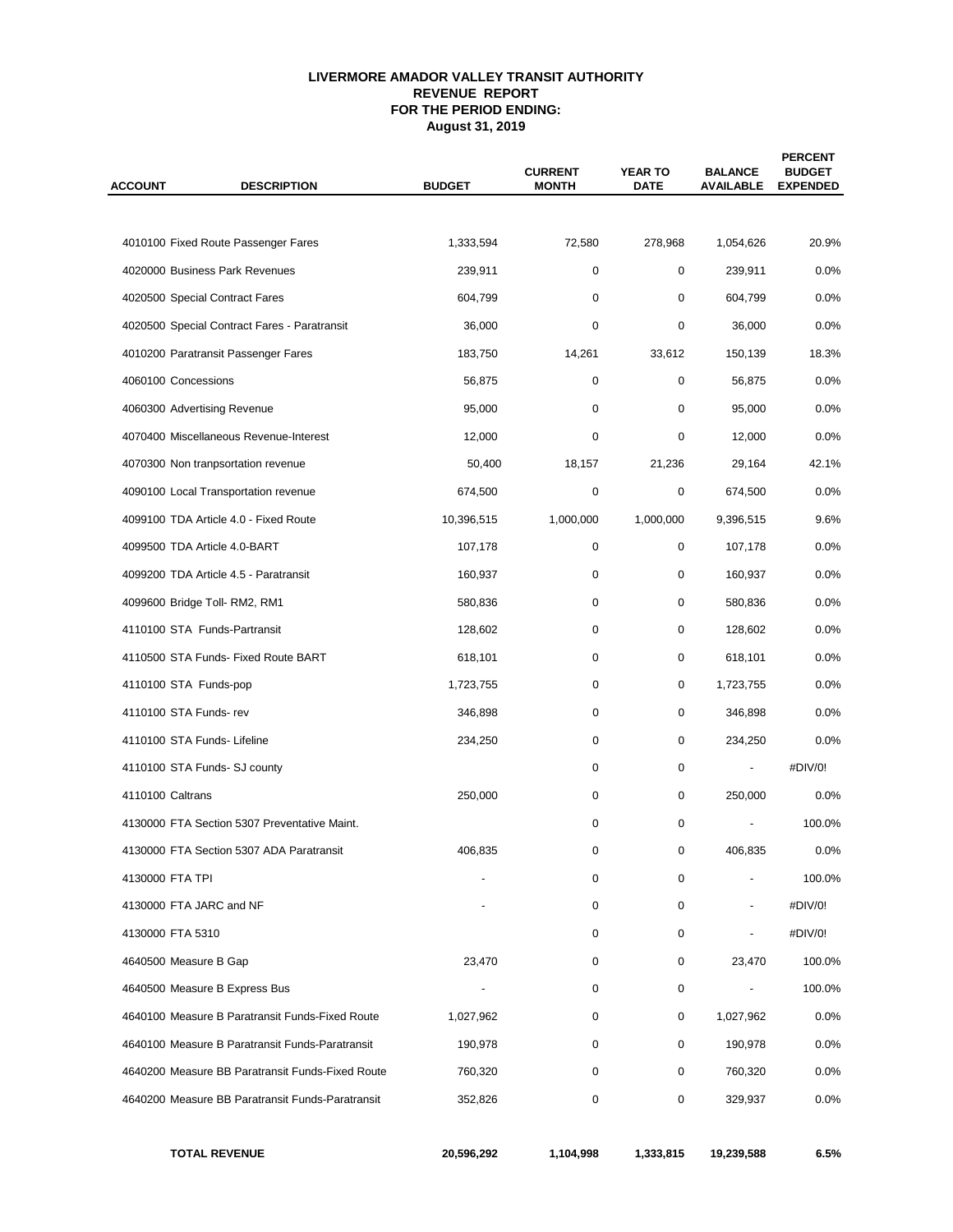# **LIVERMORE AMADOR VALLEY TRANSIT AUTHORITY OPERATING EXPENDITURES FOR THE PERIOD ENDING:**

**August 31, 2019**

**PERCENT**

|          |                                             | <b>BUDGET</b> | <b>CURRENT</b><br><b>MONTH</b> | <b>YEAR TO</b><br><b>DATE</b> | <b>BALANCE</b>           | <b>BUDGET</b><br><b>AVAILABLE EXPENDED</b> |
|----------|---------------------------------------------|---------------|--------------------------------|-------------------------------|--------------------------|--------------------------------------------|
|          |                                             |               |                                |                               |                          |                                            |
| 501 02   | Salaries and Wages                          | \$1,567,581   | \$172,090                      | \$282,250                     | \$1,285,331              | 18.01%                                     |
| 502 00   | <b>Personnel Benefits</b>                   | \$849,329     | \$105,380                      | \$157,484                     | \$691,845                | 18.54%                                     |
| 503 00   | <b>Professional Services</b>                | \$1,028,051   | \$15,654                       | \$21,654                      | \$1,006,397              | 2.11%                                      |
| 503 05   | Non-Vehicle Maintenance                     | \$912,830     | \$27,088                       | \$205,990                     | \$706,840                | 22.57%                                     |
| 503 99   | Communications                              | \$5,500       | \$89                           | \$88                          | \$5,412                  | 1.60%                                      |
| 504 01   | <b>Fuel and Lubricants</b>                  | \$1,386,600   | \$76,221                       | \$150,042                     | \$1,236,558              | 10.82%                                     |
| 504 03   | Non contracted vehicle maintenance          | \$6,000       | \$0                            | \$0                           | \$6,000                  | 0.00%                                      |
| 504 99   | <b>Office/Operating Supplies</b>            | \$59,083      | \$1,232                        | \$1,597                       | \$57,486                 | 2.70%                                      |
| 504 99   | Printing                                    | \$60,000      | \$4,596                        | \$6,910                       | \$53,090                 | 11.52%                                     |
| 505 00   | <b>Utilities</b>                            | \$324,879     | \$19,293                       | \$22,982                      | \$301,897                | 7.07%                                      |
| 506 00   | Insurance                                   | \$712,210     | \$0                            | \$546,346                     | \$165,864                | 76.71%                                     |
| 507 99   | <b>Taxes and Fees</b>                       | \$302,000     | \$7,308                        | \$14,186                      | \$287,814                | 4.70%                                      |
| 508 01   | <b>Purchased Transportation Fixed Route</b> | \$10,551,158  | \$901                          | \$855,546                     | \$9,696,686              | 8.11%                                      |
| 2-508 02 | <b>Purchased Transportation Paratransit</b> | \$1,935,200   | \$901                          | \$129,897                     | \$1,805,303              | 6.71%                                      |
| 508 03   | Purchased Transportation WOD                | \$210,000     | \$4,440                        | \$4,440                       | \$205,560                | 2.11%                                      |
| 509 00   | Miscellaneous                               | \$156,967     | \$2,457                        | \$20,947                      | \$135,843                | 13.34%                                     |
| 509 02   | <b>Professional Development</b>             | \$39,401      | \$0                            | \$0                           | \$39,401                 | 0.00%                                      |
| 509 08   | Advertising                                 | \$120,000     | \$4,600                        | \$5,744                       | \$114,256                | 4.79%                                      |
|          | <b>TOTAL</b>                                | \$20,226,789  | \$442,249                      |                               | \$2,426,104 \$17,801,582 | 11.99%                                     |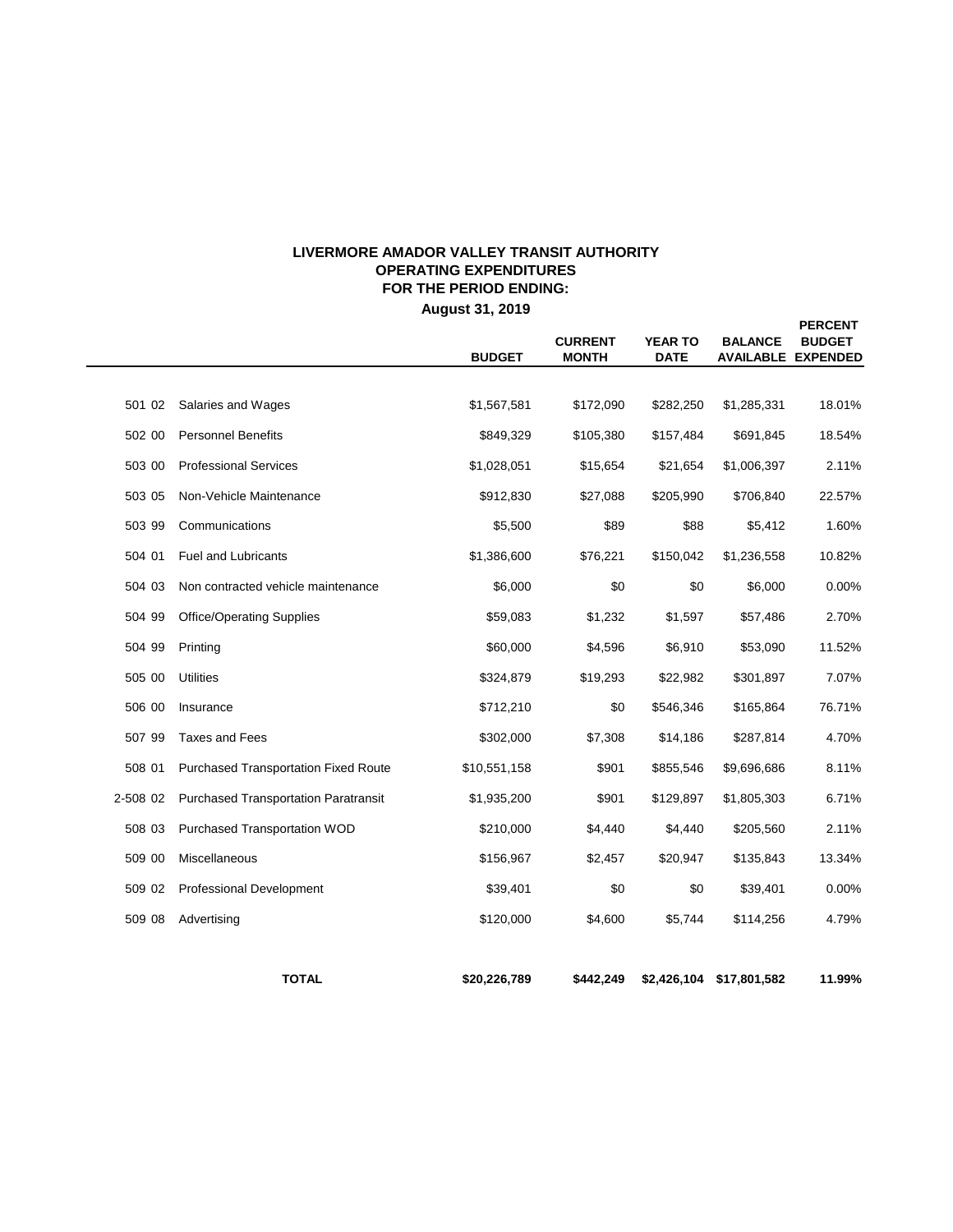#### **LIVERMORE AMADOR VALLEY TRANSIT AUTHORITY CAPITAL REVENUE AND EXPENDITURE REPORT (Page 1 of 2) FOR THE PERIOD ENDING: August 31, 2019**

|                        |                                          |               |                |                |                  | <b>PERCENT</b>  |
|------------------------|------------------------------------------|---------------|----------------|----------------|------------------|-----------------|
|                        |                                          |               | <b>CURRENT</b> | <b>YEAR TO</b> | <b>BALANCE</b>   | <b>BUDGET</b>   |
| <b>ACCOUNT</b>         | <b>DESCRIPTON</b>                        | <b>BUDGET</b> | <b>MONTH</b>   | <b>DATE</b>    | <b>AVAILABLE</b> | <b>EXPENDED</b> |
| <b>REVENUE DETAILS</b> |                                          |               |                |                |                  |                 |
|                        |                                          |               |                |                |                  |                 |
|                        |                                          |               |                |                |                  |                 |
|                        | 4090594 TDA (office and facility equip)  | 100,000       | 0              | 0              | 100,000          | $0.00\%$        |
|                        | 4090194 TDA Shop repairs and replacement | 100.000       | 0              | 0              | 100,000          | 0.00%           |
|                        | 4091794 Bus stop improvements            | 186,000       | 0              | 0              | 186,000          | 0.00%           |
|                        | 4090994 Radio Upgrade                    | 232,000       | 0              | 0              | 232,000          | 0.00%           |
|                        | 4090794 TDA Transit Center Improvements  | 110.000       | 0              | 0              | 110.000          | 0.00%           |
| 409??94                | <b>TDA (Transit Capital)</b>             | 100,000       | 0              | $\Omega$       | 100,000          | 0.00%           |
|                        | 4092094 TDA (Major component rehab)      | 350,000       | 0              | 0              | 350,000          | 0.00%           |
|                        | 4091294 TDA Doolan Tower Upgrade         | 30.000        | 0              | 0              | 30.000           | 0.00%           |
|                        | <b>TDA TSP</b>                           | 66,000        | 0              | $\Omega$       | 66,000           | 0.00%           |
|                        | 4091701 CTC CIP Shelters                 | 1,414,000     | 0              | 0              | 1,414,000        | 0.00%           |
| 409xx01                | <b>TVTC TSP</b>                          | 1,140,000     | 0              | $\Omega$       | 1,140,000        | 0.00%           |
| 409xx01                | <b>BAAQMD ECV station</b>                | 7.500         | 0              | 0              | 7,500            | 0.00%           |
|                        | 4110500 SGR Office and Facility          | 52,305        | 0              | 0              | 52,305           | 0.00%           |
|                        | 4110500 Prop 1B office and facility      | 200,000       | 0              | $\mathbf 0$    | 200,000          | 0.00%           |
|                        | 411 Prop 1B ECV stations                 | 7,500         | $\Omega$       | $\Omega$       | 7,500            | 0.00%           |
|                        | <b>FTA TSP</b>                           | 200,000       | 0              | $\mathbf 0$    | 200,000          | 0.00%           |
|                        | 41320 FTA Hybrid battery packs           | 800,000       | 0              | $\Omega$       | 800,000          | 0.00%           |
|                        | <b>FTA Transit Center</b>                | 440.000       | 0              |                |                  | 0.00%           |
|                        | <b>TOTAL REVENUE</b>                     | 5,535,305     |                |                | 5,095,305        | $0.00\%$        |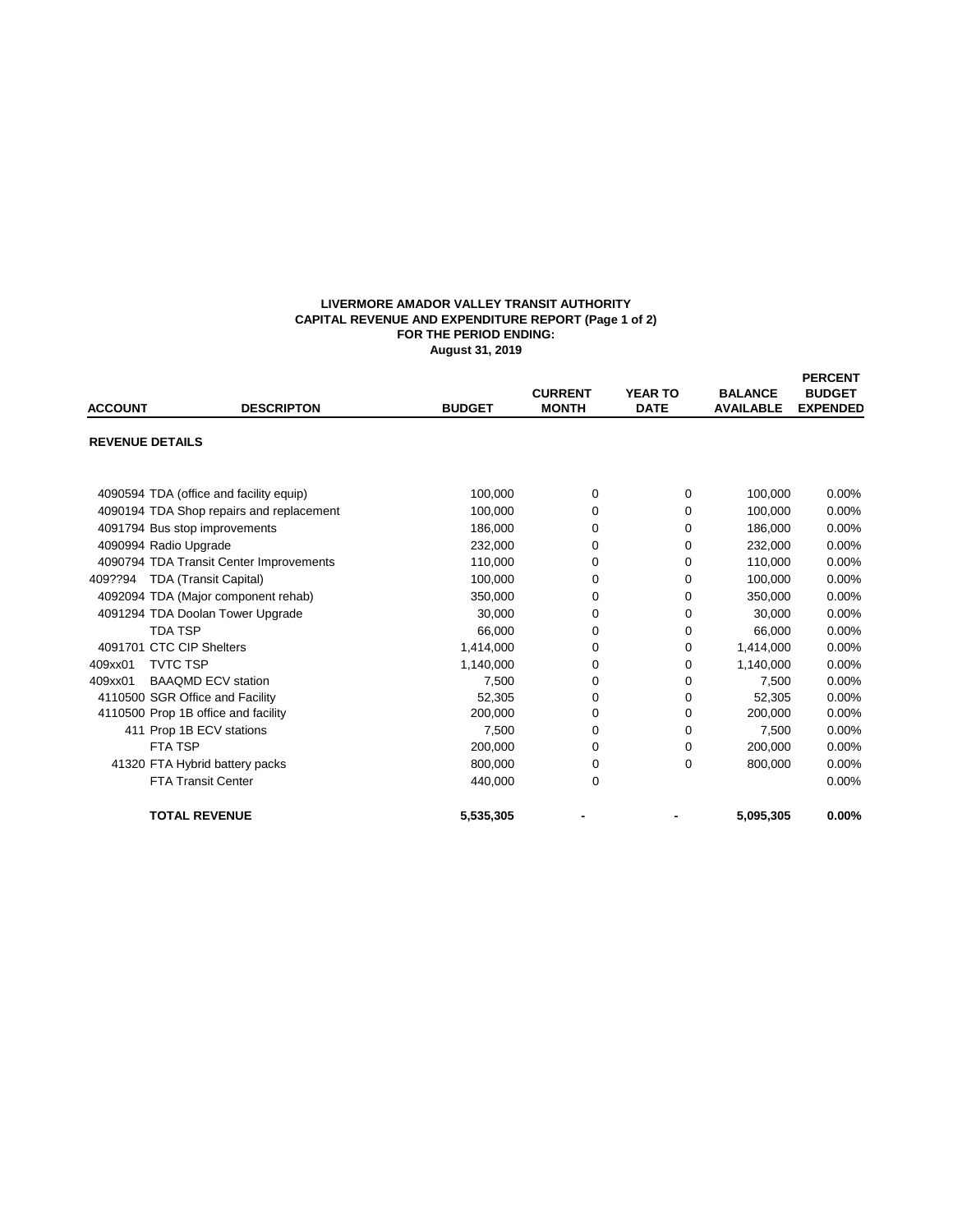#### **FOR THE PERIOD ENDING: August 31, 2019 LIVERMORE AMADOR VALLEY TRANSIT AUTHORITY CAPITAL REVENUE AND EXPENDITURE REPORT (Page 2 of 2)**

| <b>ACCOUNT</b>             | <b>DESCRIPTON</b>                                | <b>BUDGET</b> | <b>CURRENT</b><br><b>MONTH</b> | <b>YEAR TO</b><br><b>DATE</b> | <b>BALANCE</b><br><b>AVAILABLE</b> | <b>PERCENT</b><br><b>BUDGET</b><br><b>EXPENDED</b> |
|----------------------------|--------------------------------------------------|---------------|--------------------------------|-------------------------------|------------------------------------|----------------------------------------------------|
| <b>EXPENDITURE DETAILS</b> |                                                  |               |                                |                               |                                    |                                                    |
|                            | <b>CAPITAL PROGRAM - COST CENTER 07</b>          |               |                                |                               |                                    |                                                    |
|                            | 5550107 Shop Repairs and replacement             | 100,000       | $\Omega$                       | 0                             | 100,000                            | $0.00\%$                                           |
|                            | 5550307 non revenue vehicles                     | 15,000        | 38,327                         | 38,327                        | (23, 327)                          | 255.52%                                            |
|                            | 5550307 ECV stations                             | 15,000        | $\Omega$                       | $\Omega$                      | 15,000                             | 0.00%                                              |
|                            | 5550507 Office and Facility Equipment            | 352,305       | 5,354                          | 5,354                         | 346,951                            | 1.52%                                              |
|                            | TSP upgrade                                      | 1,406,000     | 0                              | 0                             | 1,406,000                          | 0.00%                                              |
|                            | 5550907 Radio upgrade                            | 232,000       | 0                              | 0                             | 232,000                            | 0.00%                                              |
|                            | 5551007 Transit Center Upgrades and Improvements | 550,000       | $\Omega$                       | $\Omega$                      | 550,000                            | 0.00%                                              |
|                            | 5551207 Doolan Tower upgrade                     | 30,000        | 0                              | $\Omega$                      | 30,000                             | 0.00%                                              |
|                            | 5551707 Bus Shelters and Stops                   | 1,600,000     | 12,420                         | 14,221                        | 1,585,779                          | 0.89%                                              |
|                            | 5552007 Major component rehab                    | 1,150,000     | 0                              | $\Omega$                      | 1,150,000                          | 0.00%                                              |
| 555??07                    | <b>Transit Capital</b>                           | 100,000       | 0                              | 0                             | 100,000                            | 0.00%                                              |
|                            | <b>TOTAL CAPITAL EXPENDITURES</b>                | 5,550,305     | 56,102                         | 57,902                        | 5,492,403                          | 1.04%                                              |
|                            | <b>FUND BALANCE (CAPITAL)</b>                    | $-15000.00$   | (56, 102)                      | (57, 902)                     |                                    |                                                    |
|                            | <b>FUND BALANCE (CAPTIAL &amp; OPERATING)</b>    | $-9,000.00$   | 271,708                        | (1,543,698)                   |                                    |                                                    |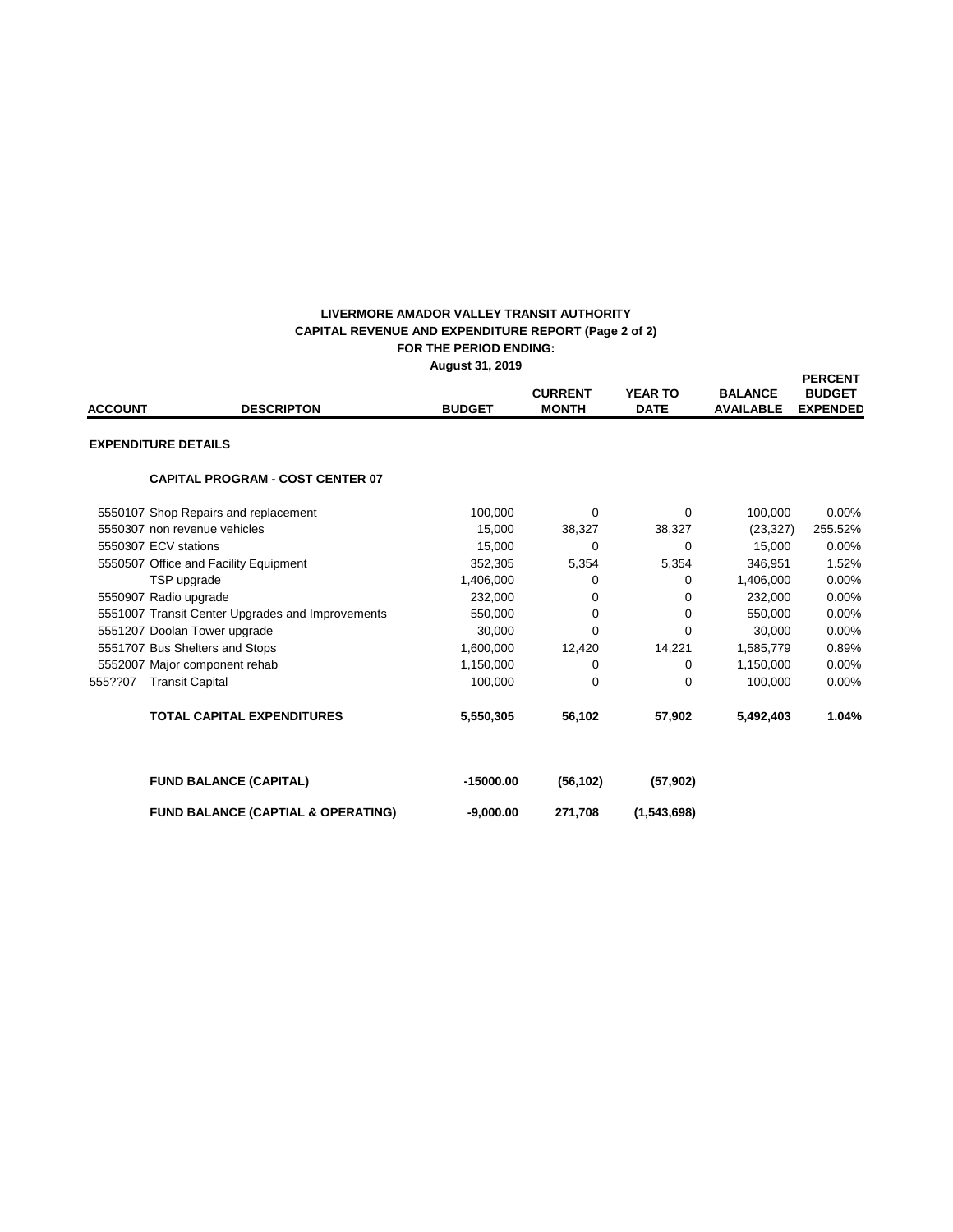California State Treasurer<br>Fiona Ma, CPA



 Local Agency Investment Fund P.O. Box 942809 Sacramento, CA 94209-0001 (916) 653-3001

September 17, 2019

[LAIF Home](https://www.treasurer.ca.gov/pmia-laif/laif/index.asp) [PMIA Average Monthly Yields](http://www.treasurer.ca.gov/pmia-laif/historical/avg_mn_ylds.asp)

LIVERMORE/AMADOR VALLEY TRANSIT AUTHORITY GENERAL MANAGER 1362 RUTAN COURT, SUITE 100 LIVERMORE, CA 94550

# **Tran Type [Definitions](https://laifms.treasurer.ca.gov/Transaction%20Types%20Regular.htm)**

 $\frac{1}{2}$ 

**Account Number:** 80-01-002

August 2019 Statement

# **Account Summary**

| Total Deposit:    | 0.00 Beginning Balance: | 5,832,890.84 |
|-------------------|-------------------------|--------------|
| Total Withdrawal: | 0.00 Ending Balance:    | 5,832,890.84 |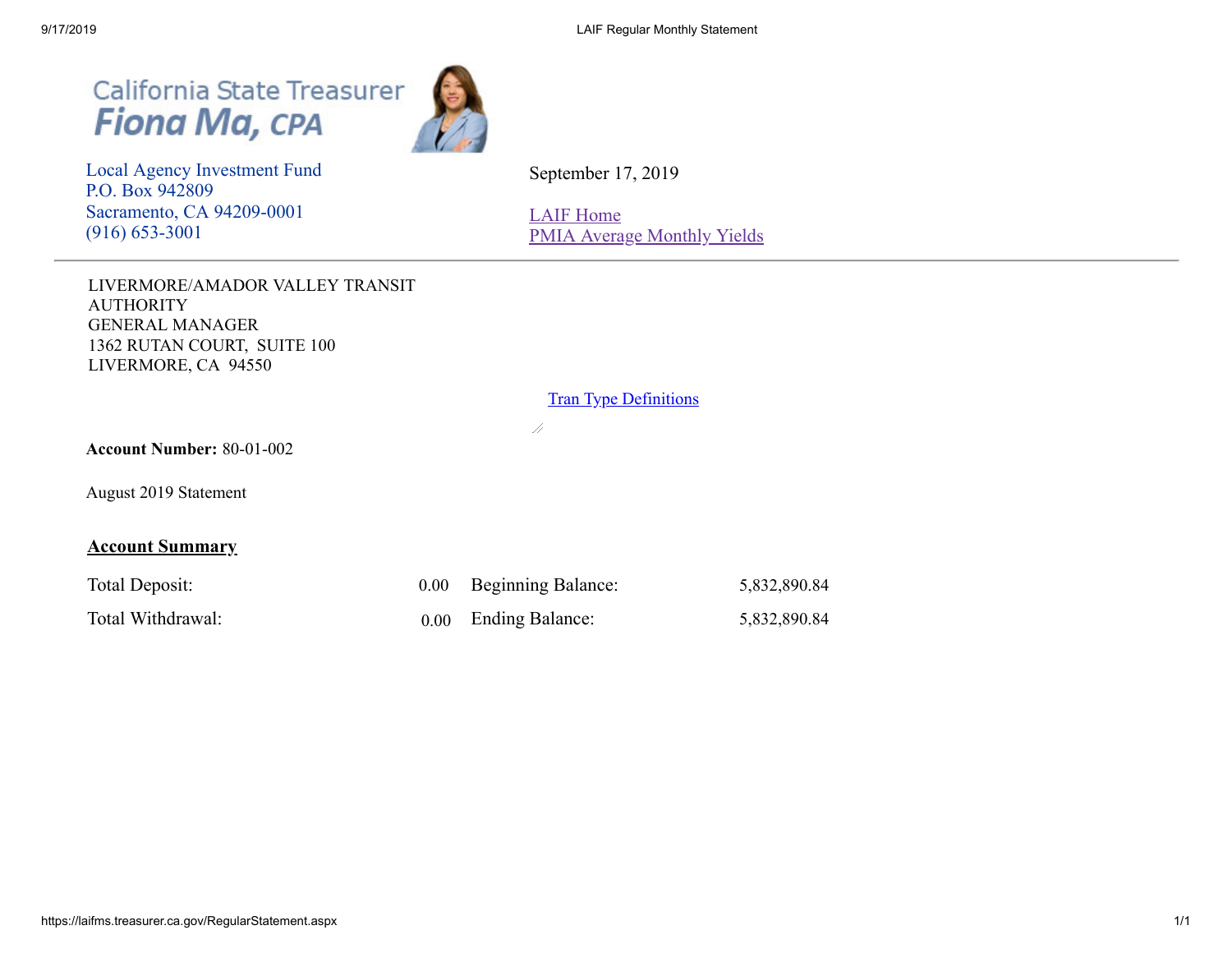REPORT.: Sep 05 19 Thursday<br>RUN....: Sep 05 19 Time: 10:25<br>Run By.: Daniel Zepeda

# LAVTA<br>Month End Cash Disbursements Report<br>Report for 08-19 BANK ACCOUNT 105

PAGE: 001<br>ID #: PY-CD<br>CTL.: WHE

 $\hat{\mathcal{A}}$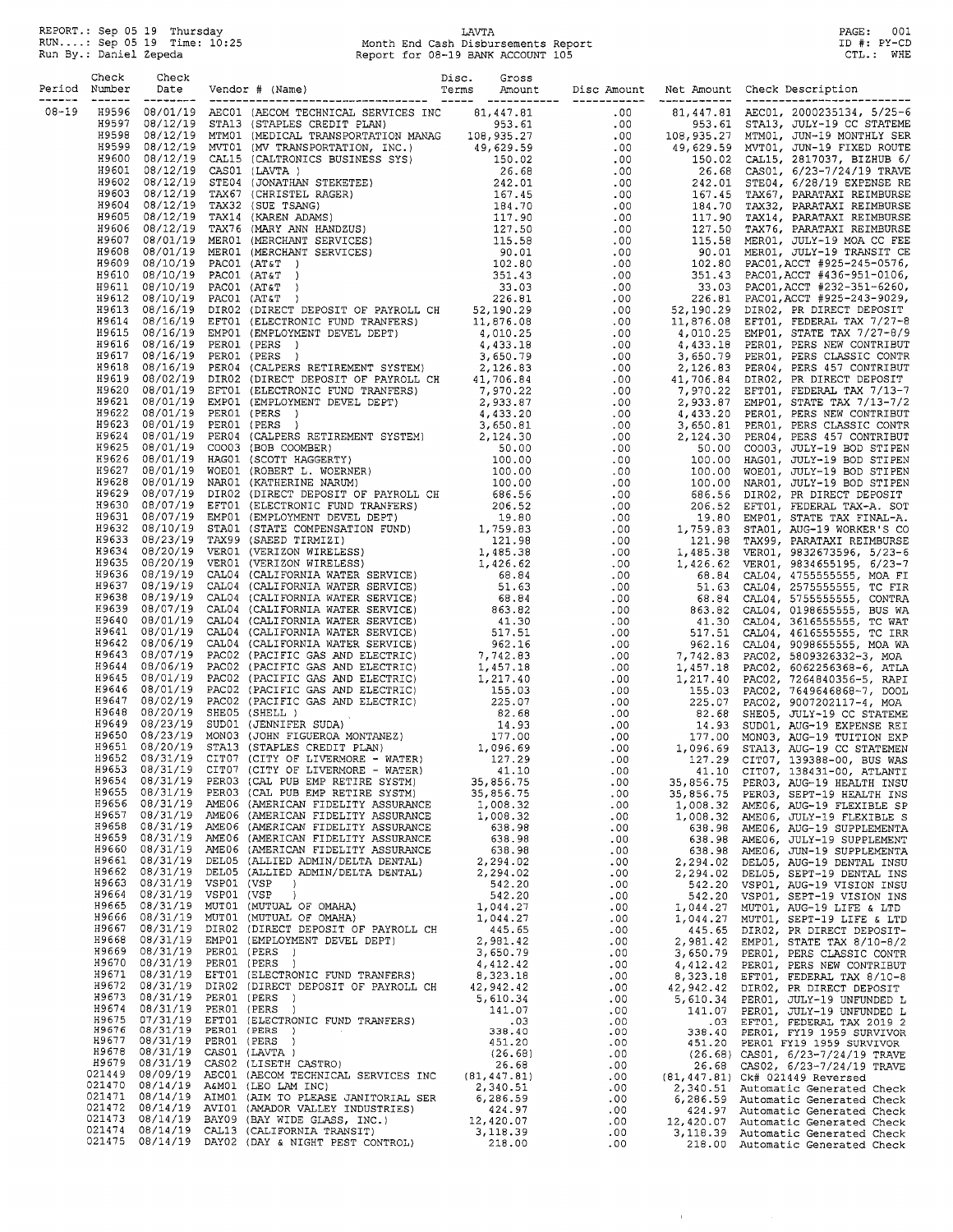REPORT.: Sep 05 19 Thursday<br>RUN....: Sep 05 19 Time: 10:25<br>Run By.: Daniel Zepeda

# LAVTA<br>Month End Cash Disbursements Report<br>Report for 08-19 BANK ACCOUNT 105

PAGE: 002<br>ID #: PY-CD<br>CTL.: WHE

|  |  | $\begin{small} \textbf{N}=120 & \textbf{N} & \textbf{N} & \textbf{N} & \textbf{N} & \textbf{N} & \textbf{N} & \textbf{N} & \textbf{N} & \textbf{N} & \textbf{N} & \textbf{N} & \textbf{N} & \textbf{N} & \textbf{N} & \textbf{N} & \textbf{N} & \textbf{N} & \textbf{N} & \textbf{N} & \textbf{N} & \textbf{N} & \textbf{N} & \textbf{N} & \textbf{N} & \textbf{N} & \textbf{N} & \textbf{N} & \textbf{N} & \textbf{N} & \text$ |  |  |  |  |
|--|--|---------------------------------------------------------------------------------------------------------------------------------------------------------------------------------------------------------------------------------------------------------------------------------------------------------------------------------------------------------------------------------------------------------------------------------|--|--|--|--|
|  |  |                                                                                                                                                                                                                                                                                                                                                                                                                                 |  |  |  |  |
|  |  |                                                                                                                                                                                                                                                                                                                                                                                                                                 |  |  |  |  |
|  |  |                                                                                                                                                                                                                                                                                                                                                                                                                                 |  |  |  |  |
|  |  |                                                                                                                                                                                                                                                                                                                                                                                                                                 |  |  |  |  |
|  |  |                                                                                                                                                                                                                                                                                                                                                                                                                                 |  |  |  |  |
|  |  |                                                                                                                                                                                                                                                                                                                                                                                                                                 |  |  |  |  |
|  |  |                                                                                                                                                                                                                                                                                                                                                                                                                                 |  |  |  |  |
|  |  |                                                                                                                                                                                                                                                                                                                                                                                                                                 |  |  |  |  |
|  |  |                                                                                                                                                                                                                                                                                                                                                                                                                                 |  |  |  |  |
|  |  |                                                                                                                                                                                                                                                                                                                                                                                                                                 |  |  |  |  |
|  |  |                                                                                                                                                                                                                                                                                                                                                                                                                                 |  |  |  |  |
|  |  |                                                                                                                                                                                                                                                                                                                                                                                                                                 |  |  |  |  |
|  |  |                                                                                                                                                                                                                                                                                                                                                                                                                                 |  |  |  |  |
|  |  |                                                                                                                                                                                                                                                                                                                                                                                                                                 |  |  |  |  |
|  |  |                                                                                                                                                                                                                                                                                                                                                                                                                                 |  |  |  |  |
|  |  |                                                                                                                                                                                                                                                                                                                                                                                                                                 |  |  |  |  |
|  |  |                                                                                                                                                                                                                                                                                                                                                                                                                                 |  |  |  |  |
|  |  |                                                                                                                                                                                                                                                                                                                                                                                                                                 |  |  |  |  |
|  |  |                                                                                                                                                                                                                                                                                                                                                                                                                                 |  |  |  |  |
|  |  |                                                                                                                                                                                                                                                                                                                                                                                                                                 |  |  |  |  |
|  |  |                                                                                                                                                                                                                                                                                                                                                                                                                                 |  |  |  |  |
|  |  |                                                                                                                                                                                                                                                                                                                                                                                                                                 |  |  |  |  |
|  |  |                                                                                                                                                                                                                                                                                                                                                                                                                                 |  |  |  |  |
|  |  |                                                                                                                                                                                                                                                                                                                                                                                                                                 |  |  |  |  |
|  |  |                                                                                                                                                                                                                                                                                                                                                                                                                                 |  |  |  |  |
|  |  |                                                                                                                                                                                                                                                                                                                                                                                                                                 |  |  |  |  |
|  |  |                                                                                                                                                                                                                                                                                                                                                                                                                                 |  |  |  |  |
|  |  |                                                                                                                                                                                                                                                                                                                                                                                                                                 |  |  |  |  |
|  |  |                                                                                                                                                                                                                                                                                                                                                                                                                                 |  |  |  |  |
|  |  |                                                                                                                                                                                                                                                                                                                                                                                                                                 |  |  |  |  |
|  |  |                                                                                                                                                                                                                                                                                                                                                                                                                                 |  |  |  |  |
|  |  |                                                                                                                                                                                                                                                                                                                                                                                                                                 |  |  |  |  |
|  |  |                                                                                                                                                                                                                                                                                                                                                                                                                                 |  |  |  |  |
|  |  |                                                                                                                                                                                                                                                                                                                                                                                                                                 |  |  |  |  |
|  |  |                                                                                                                                                                                                                                                                                                                                                                                                                                 |  |  |  |  |
|  |  |                                                                                                                                                                                                                                                                                                                                                                                                                                 |  |  |  |  |
|  |  |                                                                                                                                                                                                                                                                                                                                                                                                                                 |  |  |  |  |
|  |  |                                                                                                                                                                                                                                                                                                                                                                                                                                 |  |  |  |  |
|  |  |                                                                                                                                                                                                                                                                                                                                                                                                                                 |  |  |  |  |
|  |  |                                                                                                                                                                                                                                                                                                                                                                                                                                 |  |  |  |  |
|  |  |                                                                                                                                                                                                                                                                                                                                                                                                                                 |  |  |  |  |
|  |  |                                                                                                                                                                                                                                                                                                                                                                                                                                 |  |  |  |  |
|  |  |                                                                                                                                                                                                                                                                                                                                                                                                                                 |  |  |  |  |
|  |  |                                                                                                                                                                                                                                                                                                                                                                                                                                 |  |  |  |  |
|  |  |                                                                                                                                                                                                                                                                                                                                                                                                                                 |  |  |  |  |
|  |  |                                                                                                                                                                                                                                                                                                                                                                                                                                 |  |  |  |  |
|  |  |                                                                                                                                                                                                                                                                                                                                                                                                                                 |  |  |  |  |
|  |  |                                                                                                                                                                                                                                                                                                                                                                                                                                 |  |  |  |  |
|  |  |                                                                                                                                                                                                                                                                                                                                                                                                                                 |  |  |  |  |

|  |  |                                         | ---------------- | -------------- | ---------------- |
|--|--|-----------------------------------------|------------------|----------------|------------------|
|  |  | Grand Total of all Bank Accounts -----> | 824,502.08       | .00            | 824,502.08       |
|  |  |                                         |                  |                |                  |

 $\mathcal{A}(\mathbf{r})$  , we have  $\mathcal{A}(\mathbf{r})$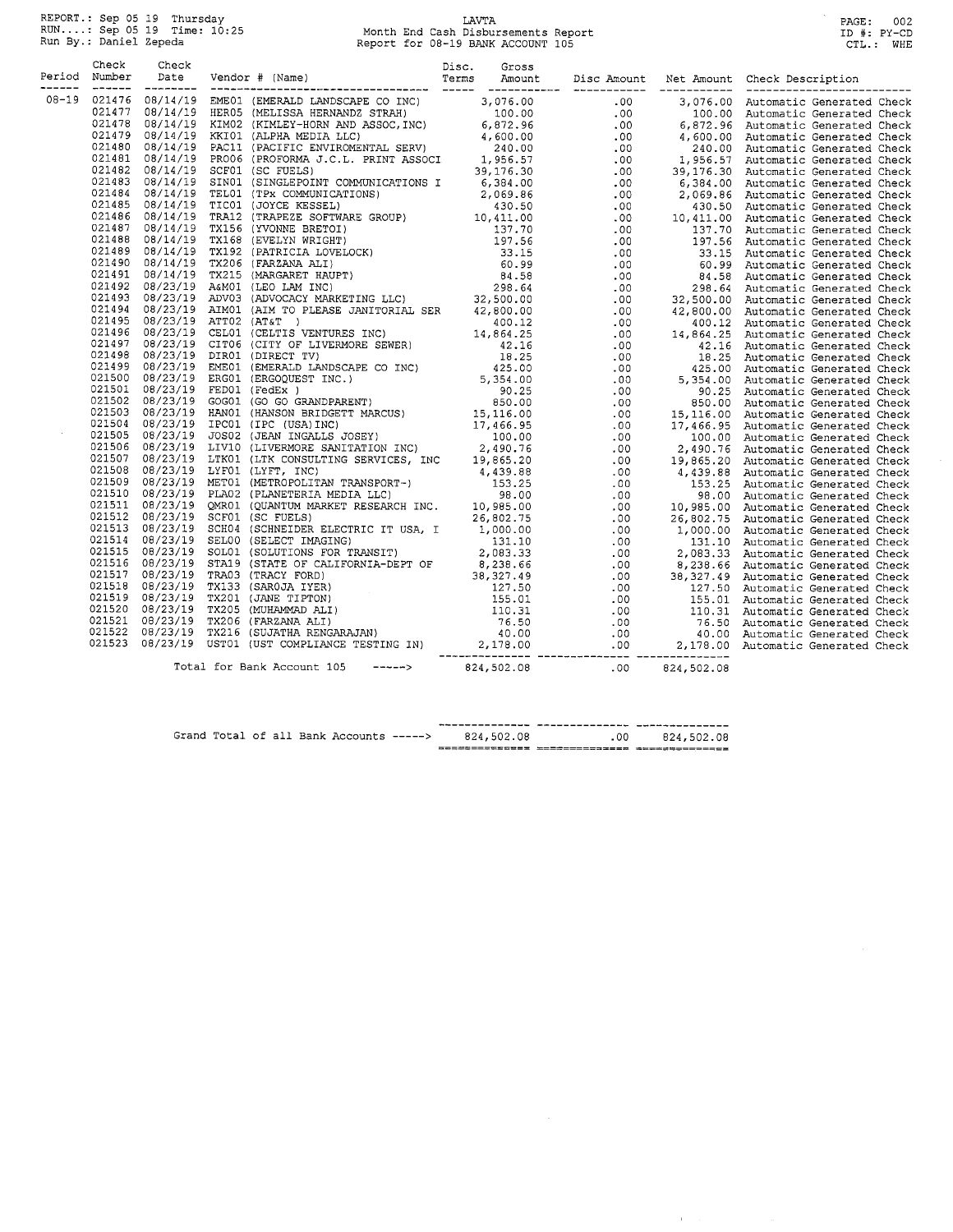|                                                                      |                                                                  |                       |          |                                                | PAGE: 001<br>ID #: PY-AC<br>CTL.: WHE                                                                                                                                                                                                                                                                                                                                  |
|----------------------------------------------------------------------|------------------------------------------------------------------|-----------------------|----------|------------------------------------------------|------------------------------------------------------------------------------------------------------------------------------------------------------------------------------------------------------------------------------------------------------------------------------------------------------------------------------------------------------------------------|
|                                                                      |                                                                  |                       |          |                                                |                                                                                                                                                                                                                                                                                                                                                                        |
|                                                                      |                                                                  |                       |          | ------------                                   | 08-19 A&MO1 (LEO LAM INC) (DRICH States of 156778 08/05/19 09/04/19 A 2340.51 A&MO1, 156778, PO #7381 15K TIMETABLES & BRO<br>156949 08/15/19 09/14/19 A 298.64 A&MO1, 156949, PO #7403 5 SHELTER INSERTS                                                                                                                                                              |
|                                                                      |                                                                  |                       |          | Vendor's Total -----> 2639.15                  |                                                                                                                                                                                                                                                                                                                                                                        |
|                                                                      |                                                                  |                       |          |                                                | 08-19 ADV03 (ADVOCACY MARKETING LLC) JULY-2019 08/02/19 09/01/19 A 32500.00 ADV03, JULY-19 RAIL MARKETING & ADVOCATING S                                                                                                                                                                                                                                               |
|                                                                      |                                                                  |                       |          |                                                | 08-19 AECO1 (AECOM TECHNICAL SERVICES IN200235134u 08/09/19 / / 81447.81-Ck# 021449 Reversed<br>20235134CH 06/30/19 07/30/19 A 81447.81 AECO1, 2000235134, 5/25-6/28/19 STOP PAY COR<br>-----------                                                                                                                                                                    |
|                                                                      |                                                                  |                       |          | Vendor's Total -----> .00                      |                                                                                                                                                                                                                                                                                                                                                                        |
|                                                                      |                                                                  |                       |          |                                                | 08-19 AIMO1 (AIM TO PLEASE JANITORIAL SE $1056$ 08/21/19 09/20/19 A 10700.00 AIMO1, 1056, MAR-19 BUS STOP CLEANING SERVIC<br>1057 04/24/19 05/24/19 10724119 A 10700.00 AIMO1, 1057, APR-19 BUS STOP CLEANING SERVIC<br>1058 05/24/                                                                                                                                    |
|                                                                      |                                                                  |                       |          | ------------<br>Vendor's Total -----> 49086.59 |                                                                                                                                                                                                                                                                                                                                                                        |
|                                                                      |                                                                  |                       |          |                                                | 08-19 AME06 (AMERICAN FIDELITY ASSURANCE FSA07-19H 07/04/19 08/03/19 A 1008.32 AME06, JULY-19 FLEXIBLE SPENDING ACCTS<br>FSA08-19H 08/02/19 09/01/19 A 1008.32 AME06, AUG-19 FLEXIBLE SPENDING ACCTS<br>SUPP06-19H 07/30/19 OF A 6                                                                                                                                     |
|                                                                      |                                                                  |                       |          | Vendor's Total -----> 3933.58                  |                                                                                                                                                                                                                                                                                                                                                                        |
|                                                                      |                                                                  |                       |          |                                                | 08-19 ATT02 (AT&T) 313481954 08/13/19 09/12/19 A 400.12 ATT02, 13481954, PAYER #9391035694, 7/13-8/1                                                                                                                                                                                                                                                                   |
|                                                                      |                                                                  |                       |          |                                                | 08-19 AVI01 (AMADOR VALLEY INDUSTRIES) 771075 07/31/19 08/30/19 A 424.97 AVI01, 771075, JULY-19 GARBAGE PICK UP SERVI                                                                                                                                                                                                                                                  |
|                                                                      |                                                                  |                       |          |                                                | 08-19 BAY09 (BAY WIDE GLASS, INC.) 1058586 07/18/19 08/17/19 A 12420.07 BAY09, I058586, PO #7284 SHELTER GLASS-BALAN                                                                                                                                                                                                                                                   |
|                                                                      |                                                                  |                       |          | ____________                                   | 08-19 CALO4 (CALIFORNIA WATER SERVICE) 198071919H 07/19/19 08/18/19 A 863.82 CAL04, 0198655555, BUS WASH, 6/19-7/17/19<br>2570731198 07/31/19 08/30/19<br>3610801198 08/31/19 08/31/19<br>3610801198 08/31/19 08/31/19 A<br>4610801198 08/31/19 08/31/19 A<br>4750731198 08/31/19 08/31/19 A<br>4750731198 07/31/19 08/31/19 A<br>4750731198 07/31/19 08/30/19 A<br>47 |
|                                                                      |                                                                  |                       |          | Vendor's Total -----> 2574.10                  |                                                                                                                                                                                                                                                                                                                                                                        |
| 08-19 CAL13 (CALIFORNIA TRANSIT)                                     | 312019JUL 07/31/19 08/30/19 A                                    |                       |          |                                                | 3118.39 CAL13, 31-2019-JULY, JULY-19 INSURANCE CLAIM                                                                                                                                                                                                                                                                                                                   |
| 08-19 CAL15 (CALTRONICS BUSINESS SYS)                                | 2817037H 07/17/19 08/16/19 A                                     |                       |          |                                                | 150.02 CAL15, 2817037, BIZHUB 6/16-7/15/19                                                                                                                                                                                                                                                                                                                             |
| 08-19 CAS01 (LAVTA)                                                  | 0623-0724H 07/25/19 08/24/19 A<br>06230724RH 08/31/19 09/30/19 A |                       |          | ------------                                   | 26.68 CAS01, 6/23-7/24/19 TRAVEL REIMBURSE<br>26.68-CAS01, 6/23-7/24/19 TRAVEL REIMBURSE REVERSA                                                                                                                                                                                                                                                                       |
|                                                                      |                                                                  | Vendor's Total -----> |          | .00                                            |                                                                                                                                                                                                                                                                                                                                                                        |
| 08-19 CAS02 (LISETH CASTRO)                                          | 0623-0724H 08/31/19 09/30/19 A                                   |                       |          |                                                | 26.68 CAS02, 6/23-7/24/19 TRAVEL REIMBURSE                                                                                                                                                                                                                                                                                                                             |
| 08-19 CEL01 (CELTIS VENTURES INC)                                    | LAVTACDM3 08/01/19 08/31/19 A                                    |                       |          |                                                | 14864.25 CEL01, LAVTACDM003, PO #7253 ON CALL DESIGN                                                                                                                                                                                                                                                                                                                   |
| 08-19 CIT06 (CITY OF LIVERMORE SEWER)                                | TC081319 08/13/19 09/12/19 A                                     |                       |          |                                                | 42.16 CIT06, 133389-00, TRANSIT CENTER, 7/9-8/13/1                                                                                                                                                                                                                                                                                                                     |
| 08-19 CIT07 (CITY OF LIVERMORE - WATER) 388080619H 08/06/19 09/05/19 | 431080619H 08/06/19 09/05/19 A                                   |                       | <b>A</b> |                                                | 127.29 CIT07, 139388-00, BUS WASH 7/2-8/6/19<br>41.10 CIT07, 138431-00, ATLANTIS IRRG. 7/2-8/6/19                                                                                                                                                                                                                                                                      |
|                                                                      |                                                                  | Vendor's Total -----> |          | 168.39                                         |                                                                                                                                                                                                                                                                                                                                                                        |
| 08-19 COO03 (BOB COOMBER)                                            | JULY-2019H 08/01/19 08/31/19 A                                   |                       |          |                                                | 50.00 COO03, JULY-19 BOD STIPEND                                                                                                                                                                                                                                                                                                                                       |
| 08-19 DAY02 (DAY & NIGHT PEST CONTROL)                               | 145686 07/30/19 08/29/19 A                                       |                       |          |                                                | 218.00 DAY02, 145686, 7/26/19 RUTAN SERVICE                                                                                                                                                                                                                                                                                                                            |
| 08-19 DEL05 (ALLIED ADMIN/DELTA DENTAL) AUG-2019H 07/25/19 08/24/19  | SEPT-2019H 08/25/19 09/24/19 A                                   |                       | A        |                                                | 2294.02 DEL05, AUG-19 DENTAL INSURANCE<br>2294.02 DEL05, SEPT-19 DENTAL INSURANCE                                                                                                                                                                                                                                                                                      |
|                                                                      |                                                                  | Vendor's Total -----> |          | 4588.04                                        |                                                                                                                                                                                                                                                                                                                                                                        |

 $\mathcal{O}(\mathcal{O}(n^2))$  . The contract of the contract of the contract of the contract of  $\mathcal{O}(\mathcal{O}(n^2))$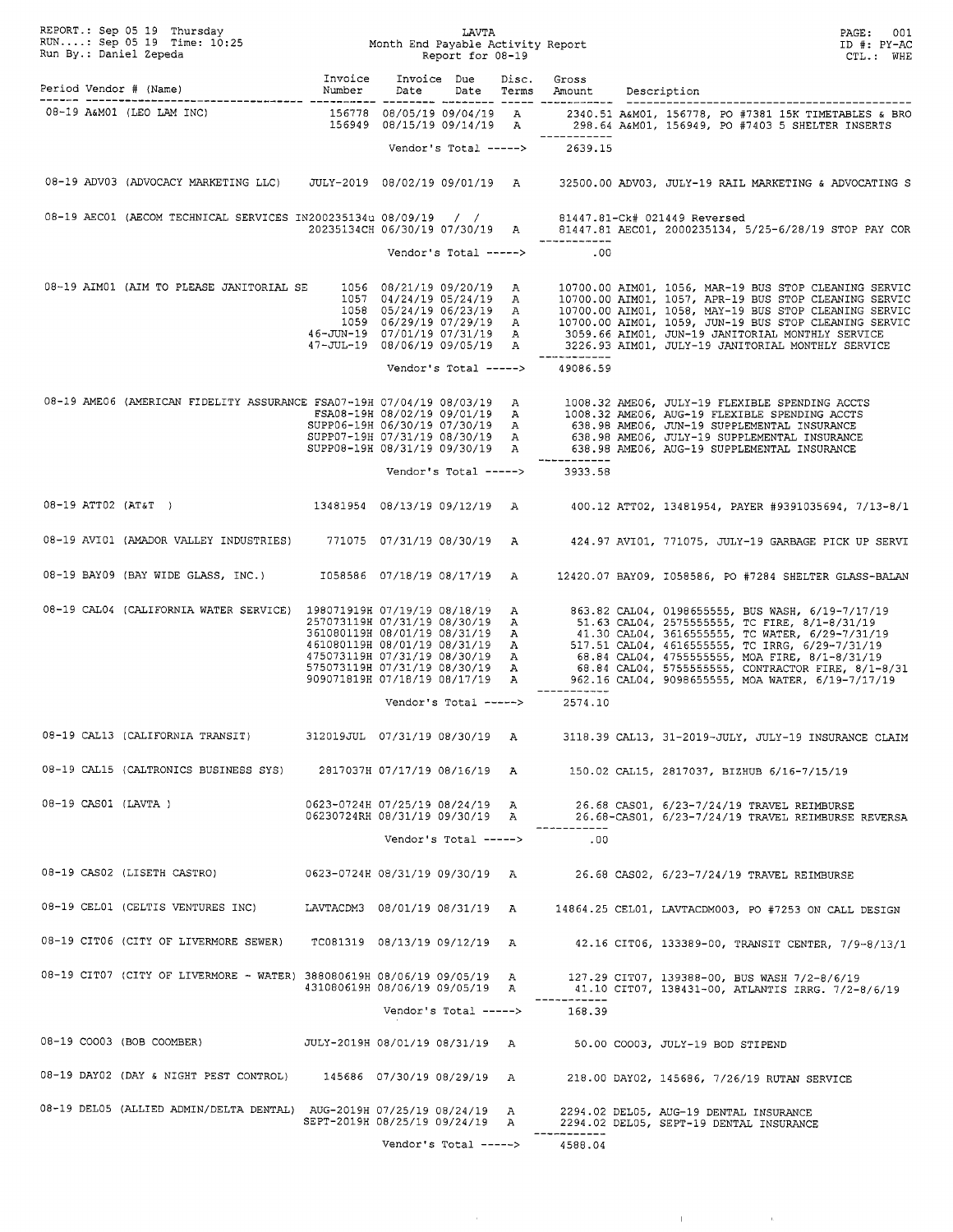|                         |                                                                                               |                                                               |                           |                       |   |                                 | PAGE: 002<br>$ID$ #: $PY-AC$<br>CTL.: WHE                                                                                                                                                                                                  |
|-------------------------|-----------------------------------------------------------------------------------------------|---------------------------------------------------------------|---------------------------|-----------------------|---|---------------------------------|--------------------------------------------------------------------------------------------------------------------------------------------------------------------------------------------------------------------------------------------|
|                         |                                                                                               |                                                               |                           |                       |   |                                 |                                                                                                                                                                                                                                            |
|                         |                                                                                               |                                                               |                           |                       |   |                                 | 08-19 DIRO1 (DIRECT TV) 582929578 08/11/19 09/10/19 A 18.25 DIRO1, 36582929578, AUG-19 SERVICE                                                                                                                                             |
|                         |                                                                                               |                                                               |                           |                       |   |                                 | 08-19 DIRO2 (DIRECT DEPOSIT OF PAYROLL C 20190726H 08/01/19 08/31/19 A 41706.84 DIRO2, PR DIRECT DEPOSIT 7/13-7/26/19<br>20190809H 08/16/19 09/15/19 A 52190.29 DIRO2, PR DIRECT DEPOSIT 7/27-8/9/19<br>20190823H 08/30/19 09/29/19        |
|                         |                                                                                               |                                                               |                           |                       |   | Vendor's Total -----> 137971.76 |                                                                                                                                                                                                                                            |
|                         |                                                                                               |                                                               |                           |                       |   | _____________                   | 08-19 EFT01 (ELECTRONIC FUND TRANFERS) 20190630H 06/30/19 07/30/19 A 2019022 EFT01, FEDERAL TAX 2019 2ND QUARTER<br>20190726H 08/01/19 08/31/19 A 7970.22 EFT01, FEDERAL TAX 7/13-7/26/19<br>20190809H 08/16/19 09/15/19 A 11876.08        |
|                         |                                                                                               |                                                               |                           |                       |   | Vendor's Total -----> 28376.03  |                                                                                                                                                                                                                                            |
|                         |                                                                                               |                                                               |                           |                       |   | ____________                    | 7 08/19 BME01 (EMERALD LANDSCAPE CO INC) 336650 07/23/19 08/22/19 A 425.00 EME01, 336650, PO #7421 RUTAN IRRG.<br>337475 08/01/19 08/31/19 A 1226.00 EME01, 337475, AUG-19 LANDSCAPING SERVICE<br>338246 07/31/19 08/30/19 A 1850.00       |
|                         |                                                                                               |                                                               |                           |                       |   | Vendor's Total -----> 3501.00   |                                                                                                                                                                                                                                            |
|                         |                                                                                               |                                                               |                           |                       |   |                                 | 08-19 EMP01 (EMPLOYMENT DEVEL DEPT)<br>20190809H 08/16/19 09/15/19<br>20190803H 08/16/19 09/15/19<br>20190803H 08/30/19 09/29/19 A 2981.42 EMP01, STATE TAX 8/10-8/23/19<br>20190807FH 08/07/19 09/06/19 A 19.80 EMP01, STATE TAX FINAL-A. |
|                         |                                                                                               |                                                               |                           |                       |   | Vendor's Total -----> 9945.34   |                                                                                                                                                                                                                                            |
|                         |                                                                                               |                                                               |                           |                       |   |                                 | 08-19 ERG01 (ERGOQUEST INC.) 2522 08/12/19 09/11/19 A 5354.00 ERG01, 2522, PO #7318 ZERO GRAVITY WORKSTATI                                                                                                                                 |
|                         |                                                                                               |                                                               |                           |                       |   |                                 | 08-19 FED01 (FedEx ) 670941704 08/16/19 09/15/19 A 90.25 FED01, 6-709-41704, JULY-19 STATEMENT                                                                                                                                             |
|                         |                                                                                               |                                                               |                           |                       |   |                                 | 08-19 GOG01 (GO GO GRANDPARENT) TNV #1 03/25/19 04/24/19 A 850.00 GOG01, INV #1, PO #7405 GOGOGRANDPARENT SERVI                                                                                                                            |
|                         | 08-19 HAG01 (SCOTT HAGGERTY) JULY-2019H 08/01/19 08/31/19 A 100.00 HAG01, JULY-19 BOD STIPEND |                                                               |                           |                       |   |                                 |                                                                                                                                                                                                                                            |
|                         |                                                                                               |                                                               |                           |                       |   |                                 | 6876.00 HANO1 (HANSON BRIDGETT MARCUS) 1244863 07/29/19 08/28/19 A 6876.00 HANO1 (DREAL FEES 1244862, JUN-19 CONTRACT LEGAL FEES<br>1244864 07/29/19 08/28/19 A 263.00 HANO1, 1244864, JUN-19 LABOR & PERSONNEL LEG<br>1244865 07/2        |
|                         |                                                                                               |                                                               |                           | Vendor's Total -----> |   | ____________<br>15116.00        |                                                                                                                                                                                                                                            |
|                         | 08-19 HERO5 (MELISSA HERNANDZ STRAH)                                                          |                                                               |                           |                       |   |                                 | JULY-2019 07/31/19 08/30/19 A 100.00 HER05, JULY-19 BOD STIPEND                                                                                                                                                                            |
|                         | 08-19 IPC01 (IPC (USA)INC)                                                                    | 231773406 08/08/19 09/07/19 A                                 |                           |                       |   |                                 | 17466.95 IPC01, 231773406, 8/8/19 FUEL DELIVERY                                                                                                                                                                                            |
|                         | 08-19 JOS02 (JEAN INGALLS JOSEY)                                                              | JULY-2019 08/01/19 08/31/19 A                                 |                           |                       |   |                                 | 100.00 JOS02, JULY-19 BOD STIPEND                                                                                                                                                                                                          |
|                         | 08-19 KIM02 (KIMLEY-HORN AND ASSOC, INC) 14248703 07/31/19 08/30/19 A                         | 14341528 08/06/19 09/05/19 A                                  |                           |                       |   |                                 | 6640.48 KIM02, 14248703, JUN-19 TSP UPGRADE & EXPAND<br>232.48 KIM02, 14341528, 10R CORRIDOR ENHANCEMENT PR                                                                                                                                |
|                         |                                                                                               |                                                               |                           | Vendor's Total -----> |   | 6872.96                         |                                                                                                                                                                                                                                            |
|                         | 08-19 KKI01 (ALPHA MEDIA LLC)                                                                 |                                                               |                           |                       |   |                                 | 414143-1 07/31/19 08/30/19 A 4600.00 KKI01, 414143-1, 7/15-7/28/19 RADIO ADS                                                                                                                                                               |
|                         | 08-19 LIV10 (LIVERMORE SANITATION INC)                                                        | 1157087  07/31/19  08/30/19  A                                |                           |                       |   |                                 | 2490.76 LIV10, 1157087, JULY-19 GARBAGE SERVICE                                                                                                                                                                                            |
|                         | 08-19 LTK01 (LTK CONSULTING SERVICES, INC5364-006 07/31/19 08/30/19 A                         |                                                               |                           |                       |   |                                 | 19865.20 LTK01, C5364.01-006, RAIL CONSULT JUN-19 ACT                                                                                                                                                                                      |
| 08-19 LYF01 (LYFT, INC) |                                                                                               |                                                               | 37892 07/31/19 08/30/19 A |                       |   |                                 | 4439.88 LYF01, 37892, JULY-19 CODE: GODUBLIN                                                                                                                                                                                               |
|                         | 08-19 MERO1 (MERCHANT SERVICES)                                                               | TC073119H 07/31/19 08/30/19<br>MOA073119H 07/31/19 08/30/19 A |                           |                       | A |                                 | 90.01 MER01, JULY-19 TRANSIT CENTER CC FEES<br>115.58 MERO1, JULY-19 MOA CC FEES                                                                                                                                                           |
|                         |                                                                                               |                                                               |                           | Vendor's Total -----> |   | 205.59                          |                                                                                                                                                                                                                                            |
|                         |                                                                                               |                                                               |                           |                       |   |                                 | 08-19 MET01 (METROPOLITAN TRANSPORT-) AR020726 06/30/19 07/30/19 A 153.25 MET01, AR020726, BANK FEES CLIPPER 01/19-06/                                                                                                                     |

 $\frac{1}{2} \left( \frac{1}{2} \right)$ 

 $\label{eq:2.1} \frac{1}{\sqrt{2\pi}}\int_{0}^{\infty}\frac{1}{\sqrt{2\pi}}\left(\frac{1}{\sqrt{2\pi}}\right)^{2\alpha} \frac{1}{\sqrt{2\pi}}\int_{0}^{\infty}\frac{1}{\sqrt{2\pi}}\left(\frac{1}{\sqrt{2\pi}}\right)^{\alpha} \frac{1}{\sqrt{2\pi}}\frac{1}{\sqrt{2\pi}}\int_{0}^{\infty}\frac{1}{\sqrt{2\pi}}\frac{1}{\sqrt{2\pi}}\frac{1}{\sqrt{2\pi}}\frac{1}{\sqrt{2\pi}}\frac{1}{\sqrt{2\pi}}\frac{1}{\sqrt{2\$ 

 $\label{eq:1.1} \mathcal{L}(\mathcal{L}(\mathcal{L}))=\mathcal{L}(\mathcal{L}(\mathcal{L}))\otimes \mathcal{L}(\mathcal{L}(\mathcal{L}))\otimes \mathcal{L}(\mathcal{L}(\mathcal{L}))$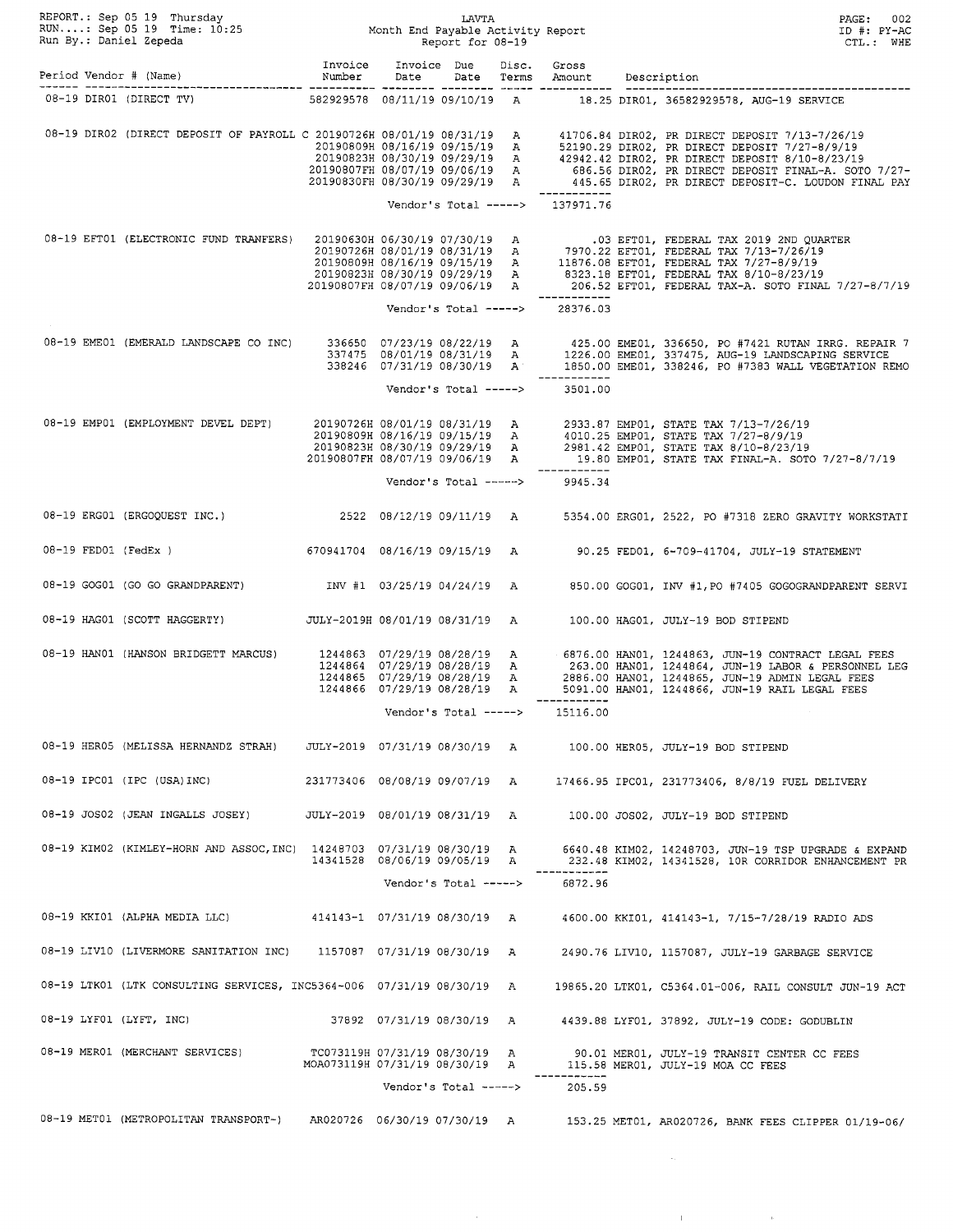|                        |                                                                                                |                                |                                                                                                                        |   |                                                 | 08-19 MONO3 (JOHN FIGUEROA MONTANEZ) AUG-2019H 08/12/19 09/11/19 A 177.00 MONO3, AUG-19 TUITION EXPENSE REIMBURSE                                                                                                                                                                                                                               |
|------------------------|------------------------------------------------------------------------------------------------|--------------------------------|------------------------------------------------------------------------------------------------------------------------|---|-------------------------------------------------|-------------------------------------------------------------------------------------------------------------------------------------------------------------------------------------------------------------------------------------------------------------------------------------------------------------------------------------------------|
|                        |                                                                                                |                                |                                                                                                                        |   |                                                 | 08-19 MTM01 (MEDICAL TRANSPORTATION MANAJUNE-2019H 07/05/19 08/04/19 A 108935.27 MTM01, JUN-19 MONTHLY SERVICE                                                                                                                                                                                                                                  |
|                        |                                                                                                |                                |                                                                                                                        |   | _____________                                   | AUG-2019 HOTOL (MUTUAL OF OMAHA) AUG-2019 AUG-2019 HOTOL AND SEPT-2019 HOTOL AUG-19 LIFE & LTD INSURANCE<br>SEPT-2019 HOROLOG/14/19 09/13/19 A 1044.27 MUTOL, SEPT-19 LIFE & LTD INSURANCE                                                                                                                                                      |
|                        |                                                                                                |                                |                                                                                                                        |   | Vendor's Total -----> 2088.54                   |                                                                                                                                                                                                                                                                                                                                                 |
|                        |                                                                                                |                                |                                                                                                                        |   |                                                 | 08-19 MVT01 (MV TRANSPORTATION, INC.) JUN-2019H 07/05/19 08/04/19 A 49629.59 MVT01, JUN-19 FIXED ROUTE MONTHLY SERVICE                                                                                                                                                                                                                          |
|                        | 08-19 NAR01 (KATHERINE NARUM) JULY-2019H 08/01/19 08/31/19 A 100.00 NAR01, JULY-19 BOD STIPEND |                                |                                                                                                                        |   |                                                 |                                                                                                                                                                                                                                                                                                                                                 |
|                        |                                                                                                |                                |                                                                                                                        |   |                                                 | 417 (17/19 07/19 08/12/19 A 102.80 PAC01, ACCT #925-245-0576, 7/13-8/12/19 A 102.80 PAC01 (AT&T )<br>7 ATT070719H 07/07/19 08/06/19 A 33.03 PAC01, ACCT #232-351-6260, CONTRACTOR FIRE, 7<br>7/11-19 08/10/19 A 351.43 PAC01, ACCT #                                                                                                            |
|                        |                                                                                                |                                |                                                                                                                        |   | Vendor's Total -----> 714.07                    |                                                                                                                                                                                                                                                                                                                                                 |
|                        |                                                                                                |                                |                                                                                                                        |   | Vendor's Total -----> 10797.51                  | 9800907198 08/07/19 09/06/19 A 7742.83 PACO2, 5809326332-3, MOA ELECTRIC, 7/2-7/31<br>6060806198 08/06/19 09/05/19 A 1457.18 PACO2, 6062256368-6, ATLANTIS, 6/29-7/30/19<br>7260729198 07/29/19 08/28/19 A 1217.40 PACO2, 7264840356                                                                                                            |
|                        |                                                                                                |                                |                                                                                                                        |   |                                                 |                                                                                                                                                                                                                                                                                                                                                 |
|                        |                                                                                                |                                |                                                                                                                        |   | ------------                                    | 08-19 PAC11 (PACIFIC ENVIROMENTAL SERV) 1688 08/01/19 08/31/19 A 120.00 PAC11, 1688, JULY-19 RUTAN MONTHLY SERVICE<br>1689 08/01/19 08/31/19 A 120.00 PAC11, 1689, JULY-19 ATLANTIS MONTHLY SERVIC                                                                                                                                              |
|                        |                                                                                                |                                | Vendor's Total ----->                                                                                                  |   | 240.00                                          |                                                                                                                                                                                                                                                                                                                                                 |
|                        |                                                                                                |                                |                                                                                                                        |   |                                                 | $\begin{array}{cccc} 08-19 \text{ PERO1 (PERS)} & \text{FY2019-CH 06/25/19} & 07/25/19 & \text{A} & 338.40 \text{ PERO1}, \text{FT19 1959 SURVIVOR BENERFIT-CLASSIC PL \\ \text{FY2019-NB 06/25/19 07/25/19} & 451.20 \text{ PERO1 FY19 1959 SURVIVOR BENERFT-T-NEW PBERA \\ \text{JULY-19CH 08/01/19 08/31/19} & 451.20 \text{ PERO1 FY19 195$ |
|                        |                                                                                                |                                |                                                                                                                        |   | _____________<br>Vendor's Total -----> 30772.20 |                                                                                                                                                                                                                                                                                                                                                 |
|                        | 08-19 PER03 (CAL PUB EMP RETIRE SYSTM) AUG-2019H 07/15/19 08/14/19 A                           | SEPT-2019H 08/14/19 09/13/19 A | Vendor's Total ----->                                                                                                  |   | 71713.50                                        | 35856.75 PER03, AUG-19 HEALTH INSURANCE<br>35856.75 PERO3, SEPT-19 HEALTH INSURANCE                                                                                                                                                                                                                                                             |
|                        | 08-19 PER04 (CALPERS RETIREMENT SYSTEM) 20190726H 08/01/19 08/31/19 A                          | 20190809H 08/15/19 09/14/19 A  | Vendor's Total ----->                                                                                                  |   | ------------<br>4251.13                         | 2124.30 PER04, PERS 457 CONTRIBUTION 7/13-7/26/19<br>2126.83 PER04, PERS 457 CONTRIBUTION 7/27-8/9/19                                                                                                                                                                                                                                           |
|                        |                                                                                                |                                |                                                                                                                        |   |                                                 |                                                                                                                                                                                                                                                                                                                                                 |
|                        |                                                                                                |                                |                                                                                                                        |   |                                                 | 08-19 PLA02 (PLANETERIA MEDIA LLC) 16681 08/01/19 08/31/19 A 98.00 PLA02, 16681, PO #7429 ANNUAL DOMAIN RENEW 1                                                                                                                                                                                                                                 |
|                        | 08-19 PRO06 (PROFORMA J.C.L. PRINT ASSOCA91005691 07/31/19 08/30/19 A                          | A91005692 07/31/19 08/30/19 A  |                                                                                                                        |   | ------------                                    | 397.43 PRO06, A91005691, PO #7356 TEMP STUDENT TRAN<br>1559.14 PRO06, A91005692, PO #7378 10K TIMETABLES                                                                                                                                                                                                                                        |
|                        |                                                                                                |                                | Vendor's Total ----->                                                                                                  |   | 1956.57                                         |                                                                                                                                                                                                                                                                                                                                                 |
|                        | 08-19 QMR01 (QUANTUM MARKET RESEARCH INCQ1237-002 08/21/19 09/20/19 A                          |                                |                                                                                                                        |   |                                                 | 10985.00 QMR01, Q1237-002, PO #6953 ADA PARATRANSIT S                                                                                                                                                                                                                                                                                           |
| 08-19 SCF01 (SC FUELS) |                                                                                                |                                | 4029723 07/28/19 08/27/19<br>4030467 08/01/19 08/31/19 A<br>4044721 08/14/19 09/13/19 A<br>4047414 08/19/19 09/18/19 A | A | ------------                                    | 19974.17 SCF01, 4029723, 7/28/19 FUEL DELIVERY<br>19202.13 SCF01, 4030467, 8/1/19 FUEL DELIVERY<br>8665.14 SCF01, 4044721, 8/14/19 FUEL DELIVERY<br>18137.61 SCF01, 4047414, 8/19/19 FUEL DELIVERY                                                                                                                                              |
|                        |                                                                                                |                                |                                                                                                                        |   | Vendor's Total -----> $65979.05$                |                                                                                                                                                                                                                                                                                                                                                 |
|                        | 08-19 SCH04 (SCHNEIDER ELECTRIC IT USA, 601009299 08/08/19 09/07/19 A                          |                                |                                                                                                                        |   |                                                 | 1000.00 SCH04, 601009299, PO #7387 SERVER RACK REPAI                                                                                                                                                                                                                                                                                            |

 $\sim$ 

 $\sim 10^{-1}$ 

 $\sim 0.5$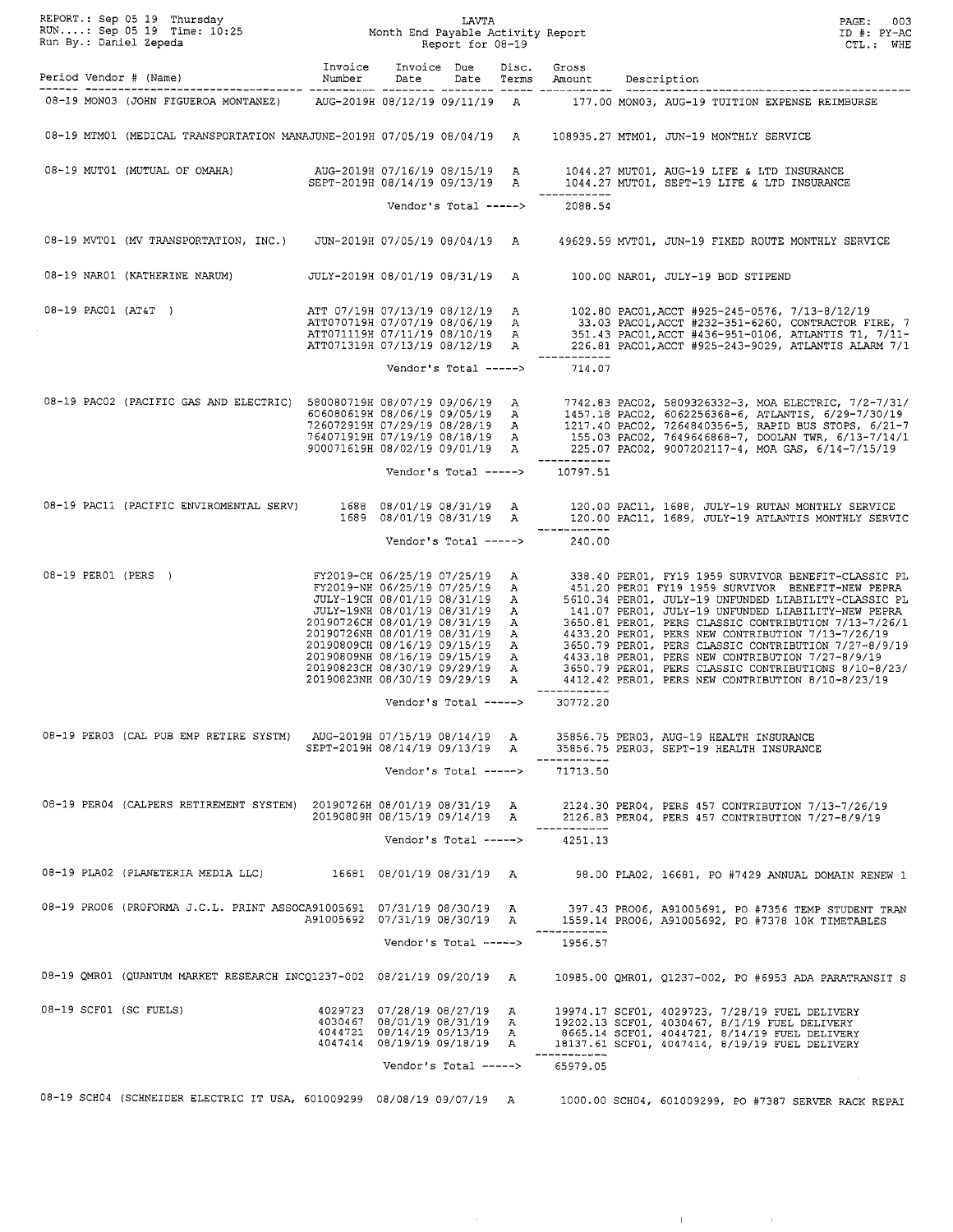|  |                                                                       |                                                                 |                              |                       |        |                                              | PAGE:<br>004<br>ID #: PY-AC<br>CTL.: WHE                                                                                                                           |
|--|-----------------------------------------------------------------------|-----------------------------------------------------------------|------------------------------|-----------------------|--------|----------------------------------------------|--------------------------------------------------------------------------------------------------------------------------------------------------------------------|
|  | Period Vendor # (Name)                                                | Invoice<br>Number                                               | Invoice Due<br>Date          |                       | Disc.  | Gross<br>Date Terms Amount Description       |                                                                                                                                                                    |
|  | 08-19 SELOO (SELECT IMAGING)                                          |                                                                 |                              |                       |        |                                              | 87518 08/14/19 09/13/19 A 131.10 SEL00, 87518, PO #7424 BUSINESS CARDS-1K QTY                                                                                      |
|  | 08-19 SHE05 (SHELL)                                                   |                                                                 |                              |                       |        |                                              | JULY-2019H 08/06/19 09/05/19 A 82.68 SHE05, JULY-19 CC STATEMENT                                                                                                   |
|  | 08-19 SINO1 (SINGLEPOINT COMMUNICATIONS 6710 08/03/19 09/02/19 A      |                                                                 |                              |                       |        |                                              | 6384.00 SIN01, 6710, PO #7407 FLEET WIFI ANNUAL CARE                                                                                                               |
|  | 08-19 SOL01 (SOLUTIONS FOR TRANSIT)                                   | 19-0805LA 08/05/19 09/04/19                                     |                              |                       | A      |                                              | 2083.33 SOL01, 19-0805LAVTA, JULY-19 CLIPPER ANALYSI                                                                                                               |
|  | 08-19 STA01 (STATE COMPENSATION FUND) AUG-2019H 07/22/19 08/21/19 A   |                                                                 |                              |                       |        |                                              | 1759.83 STA01, AUG-19 WORKER'S COMP PREMIUM                                                                                                                        |
|  | 08-19 STA13 (STAPLES CREDIT PLAN)                                     | AUG-2019H 08/09/19 09/08/19 A<br>JULY-2019H 07/09/19 08/08/19 A |                              |                       |        |                                              | 1096.69 STA13, AUG-19 CC STATEMENT<br>953.61 STA13, JULY-19 CC STATEMENT                                                                                           |
|  |                                                                       |                                                                 |                              | Vendor's Total -----> |        | 2050.30                                      |                                                                                                                                                                    |
|  | 08-19 STA19 (STATE OF CALIFORNIA-DEPT OF 20001087 08/07/19 09/06/19 A |                                                                 | 20001319 08/12/19 09/11/19 A |                       |        |                                              | 1860.75 STA19, 20001087, RAIL PROJECT 04-0419000266<br>6377.91 STA19, 20001219 BAIL PROJECT 04-0419000266<br>6377.91 STA19, 20001319, RAIL PROJECT 04-0419000266 J |
|  |                                                                       |                                                                 |                              |                       |        | -----------<br>Vendor's Total -----> 8238.66 |                                                                                                                                                                    |
|  |                                                                       |                                                                 |                              |                       |        |                                              | 08-19 STE04 (JONATHAN STEKETEE) 6-28-19EXH 07/31/19 08/30/19 A 242.01 STE04, 6/28/19 EXPENSE REIMBURSE-PHONE REPAI                                                 |
|  | 08-19 SUD01 (JENNIFER SUDA)<br>AUG-2019H 08/06/19 09/05/19 A          |                                                                 |                              |                       |        |                                              | 14.93 SUD01, AUG-19 EXPENSE REIMBURSE                                                                                                                              |
|  | 08-19 TAX14 (KAREN ADAMS)                                             | 0629-0719H 08/08/19 09/07/19 A                                  |                              |                       |        |                                              | 117.90 TAX14, PARATAXI REIMBURSE 6/29-7/19/19                                                                                                                      |
|  | 08-19 TAX32 (SUE TSANG)                                               | 0605-0627H 08/08/19 09/07/19 A                                  |                              |                       |        |                                              | 184.70 TAX32, PARATAXI REIMBURSE 6/5-6/27/19                                                                                                                       |
|  | 08-19 TAX67 (CHRISTEL RAGER)                                          | 0703-0731H 08/08/19 09/07/19 A                                  |                              |                       |        |                                              | 167.45 TAX67, PARATAXI REIMBURSE 7/3-7/31/19                                                                                                                       |
|  | 08-19 TAX76 (MARY ANN HANDZUS)                                        | 0603-0712H 08/08/19 09/07/19 A                                  |                              |                       |        |                                              | 127.50 TAX76, PARATAXI REIMBURSE 6/3-7/12/19                                                                                                                       |
|  | 08-19 TAX99 (SAEED TIRMIZI)                                           | 0713-0728H 08/20/19 09/19/19 A                                  |                              |                       |        |                                              | 121.98 TAX99, PARATAXI REIMBURSE 7/13-7/28/19                                                                                                                      |
|  | 08-19 TEL01 (TPx COMMUNICATIONS)                                      | 119244158 07/31/19 08/30/19 A                                   |                              |                       |        |                                              | 2069.86 TEL01, 119244158-0, 8/1-8/31/19 SERVICE                                                                                                                    |
|  | 08-19 TIC01 (JOYCE KESSEL)<br>8-9-19DAR 07/31/19 08/30/19 A           |                                                                 |                              |                       |        |                                              | 430.50 TIC01, REIMBURSE FOR DAR TICKET RETURN (123 0                                                                                                               |
|  | 08-19 TRA03 (TRACY FORD)                                              |                                                                 | 365884 08/09/19 09/08/19 A   |                       |        |                                              | 38327.49 TRA03, 365884, PO #7198 FORD F350 CHASSIE                                                                                                                 |
|  | 08-19 TRA12 (TRAPEZE SOFTWARE GROUP)                                  | TPMAG6347 05/28/19 06/27/19                                     |                              |                       | А      |                                              | 10411.00 TRA12, TPMAG06347, PO #7408 GTFS STATIC & RE                                                                                                              |
|  | 08-19 TX133 (SAROJA IYER)                                             | 0607-0805 08/20/19 09/19/19                                     |                              |                       | A      |                                              | 127.50 TX133, PARATAXI REIMBURSE 6/7-8/5/19                                                                                                                        |
|  | 08-19 TX156 (YVONNE BRETOI)                                           | 0502-0530 08/08/19 09/07/19                                     |                              |                       | A      |                                              | 137.70 TX156, PARATAXI REIMBURSE 5/2-5/30/19                                                                                                                       |
|  | 08-19 TX168 (EVELYN WRIGHT)                                           | 0706-0727 08/08/19 09/07/19                                     |                              |                       | A      |                                              | 197.56 TX168, PARATAXI REIMBURSE 7/6-7/27/19                                                                                                                       |
|  | 08-19 TX192 (PATRICIA LOVELOCK)                                       | 0512-0518 08/08/19 09/07/19                                     |                              |                       | A      |                                              | 33.15 TX192, PARATAXI REIMBURSE 5/12-5/18/19                                                                                                                       |
|  | 08-19 TX201 (JANE TIPTON)                                             | 0627-0808 08/21/19 09/20/19                                     |                              |                       | A      |                                              | 155.01 TX201, PARATAXI REIMBURSE 6/27-8/8/19                                                                                                                       |
|  | 08-19 TX205 (MUHAMMAD ALI)                                            | 0601-0621 08/21/19 09/20/19                                     |                              |                       | A      |                                              | 110.31 TX205, PARATAXI REIMBURSE 6/1-6/21/19                                                                                                                       |
|  | 08-19 TX206 (FARZANA ALI)                                             | 0501-0510 08/08/19 09/07/19<br>0619-0624 08/21/19 09/20/19      |                              |                       | А<br>A |                                              | 60.99 TX206, PARATAXI REIMBURSE 5/1-5/10/19<br>76.50 TX206, PARATAXI REIMBURSE 6/19-6/24/19                                                                        |
|  |                                                                       |                                                                 | Vendor's Total ----->        |                       |        | 137.49                                       |                                                                                                                                                                    |
|  | 08-19 TX215 (MARGARET HAUPT)                                          | 0130-0601 08/08/19 09/07/19                                     |                              |                       | A      |                                              | 84.58 TX215, PARATAXI REIMBURSE 1/30-6/1/19                                                                                                                        |
|  | 08-19 TX216 (SUJATHA RENGARAJAN)                                      | 0524-0607 08/21/19 09/20/19 A                                   |                              |                       |        |                                              | 40.00 TX216, PARATAXI REIMBURSE 5/24-6/7/19                                                                                                                        |

 $\langle \Psi \rangle$ 

 $\mathcal{A}^{\mathcal{A}}$ 

 $\sim$